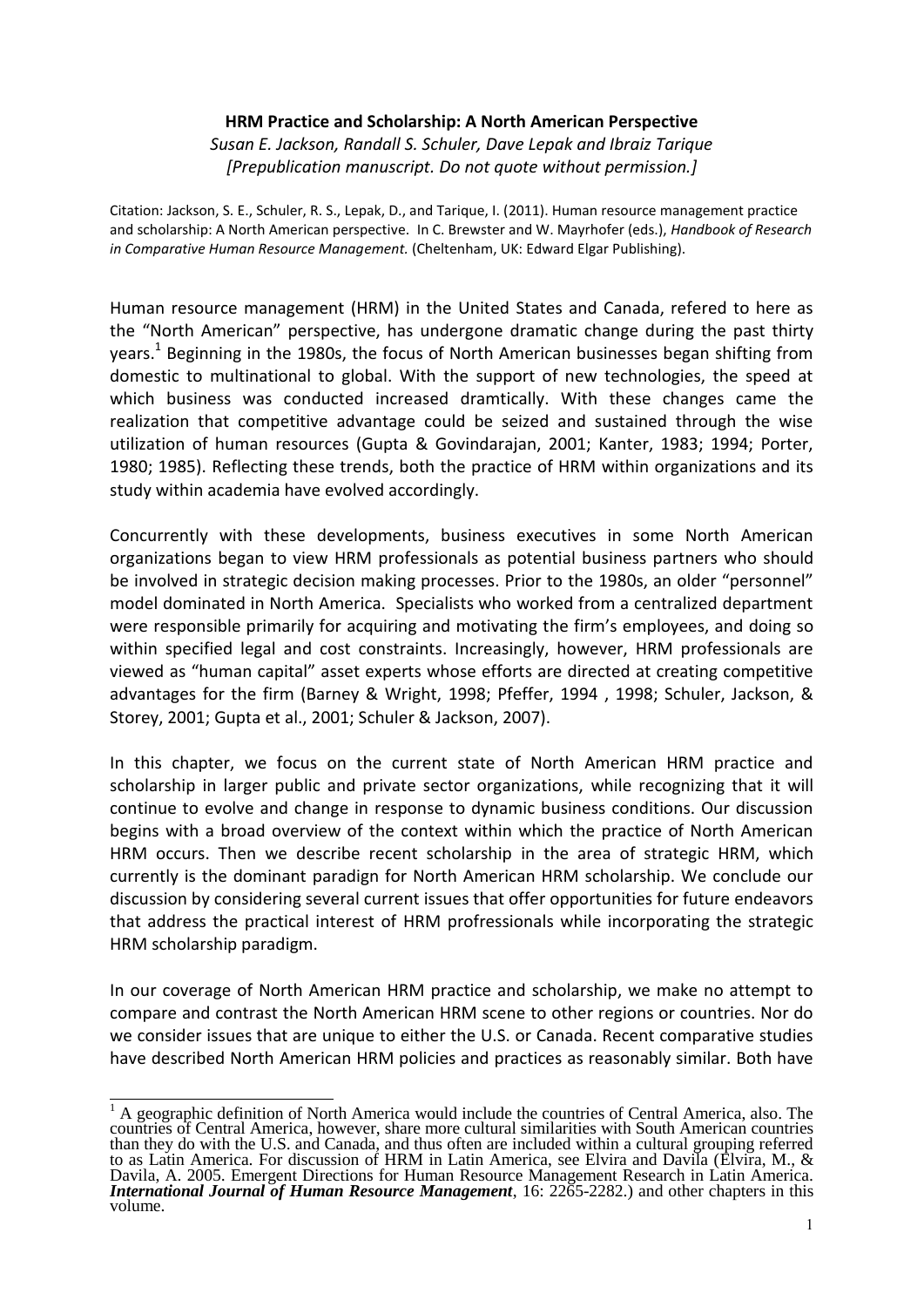been characterized as: using an individualized approach to handling employment relations and communication; relying on sophisticated selection techniques; using individualized, performance-based rewards; emphasizing training and development for the purpose of human capital accumulation; showing strong concern with diversity management; and adopting a rather ethnocentric approach to managing international operations on the belief that North American HRM policies and practices reflect a "one-best way" (Parry, Dickmann, & Morley, 2008: 2027; Fenton-O'Creevy, Gooderham, & Nordhaug, 2008). While there are some differences in HRM policies and practices between the U.S. and Canada, the North American approach reflects the liberal market economies found in both countries (Hall & Soskice, 2001) as well as the penetration of U.S. multinationals into the Canadian economy (Parry et al., 2008; Dickmann & Muller-Camen, 2006).

## **The Practice of Strategic HRM**

Among HRM professionals, the term "strategic HRM" is used broadly to signal the view that HRM activities should contribute to business effectiveness. Included under the broad umbrella of HRM activities are the development and articulation of an HRM philosophy, the design of HRM policies that reflect the firm's overarching philosophy, as well as the implementation and evaluation of specific HRM practices (e.g., planning, recruitment, training, compensation, etc.).

For North American HRM professionals, the pursuit of strategic HRM typically implies that a key objective to be achieved through these HRM activities is improved firm performance. In addition, a strategic HRM approach recognizes that an effective HRM system is influenced by and entwined with numerous contextual forces (Jackson & Schuler, 1990; 1995; Jackson, Schuler, & Werner, 2009; Schuler and Jackson, 1989; 1999; 2007).

# **Understanding the Context**

In North America, the practice of human resource management has long been shaped by legal regulations, which provide to employees a variety of rights and protections against unfair and unsafe employment practices (e.g., see Elkins, 2007). Monitoring the legal and regulatory environment to ensure that a firm's HRM practices comply with legal requirements has long been one of the primary roles for North American HRM professionals. In addition, because an organization's pay practices must take into account the pay practices of other organizations competing for the same labor, HRM professionals took responsibility for monitoring competitors' pay practices. Likewise, because an organization's planning for future recruitment, staffing and development is affected by supply and demand in the external labor market, the traditional role of HRM professionals generally included tracking labor market conditions.

Strategic HRM also includes developing a comprehensive understanding of the environment's implications for the organization. In his discussion of strategic job modeling (which evolved from traditional job analysis), Jeffery Schippmann states: "perhaps the most useful thing a strategic job modeler can do is develop his or her own understanding and framework for thinking about the customer's [organization's] problems. This means... working to understand the underlying issues and developing working hypotheses about what is important and what is relevant in a given context" (Schippmann, 1999, p. 37). HRM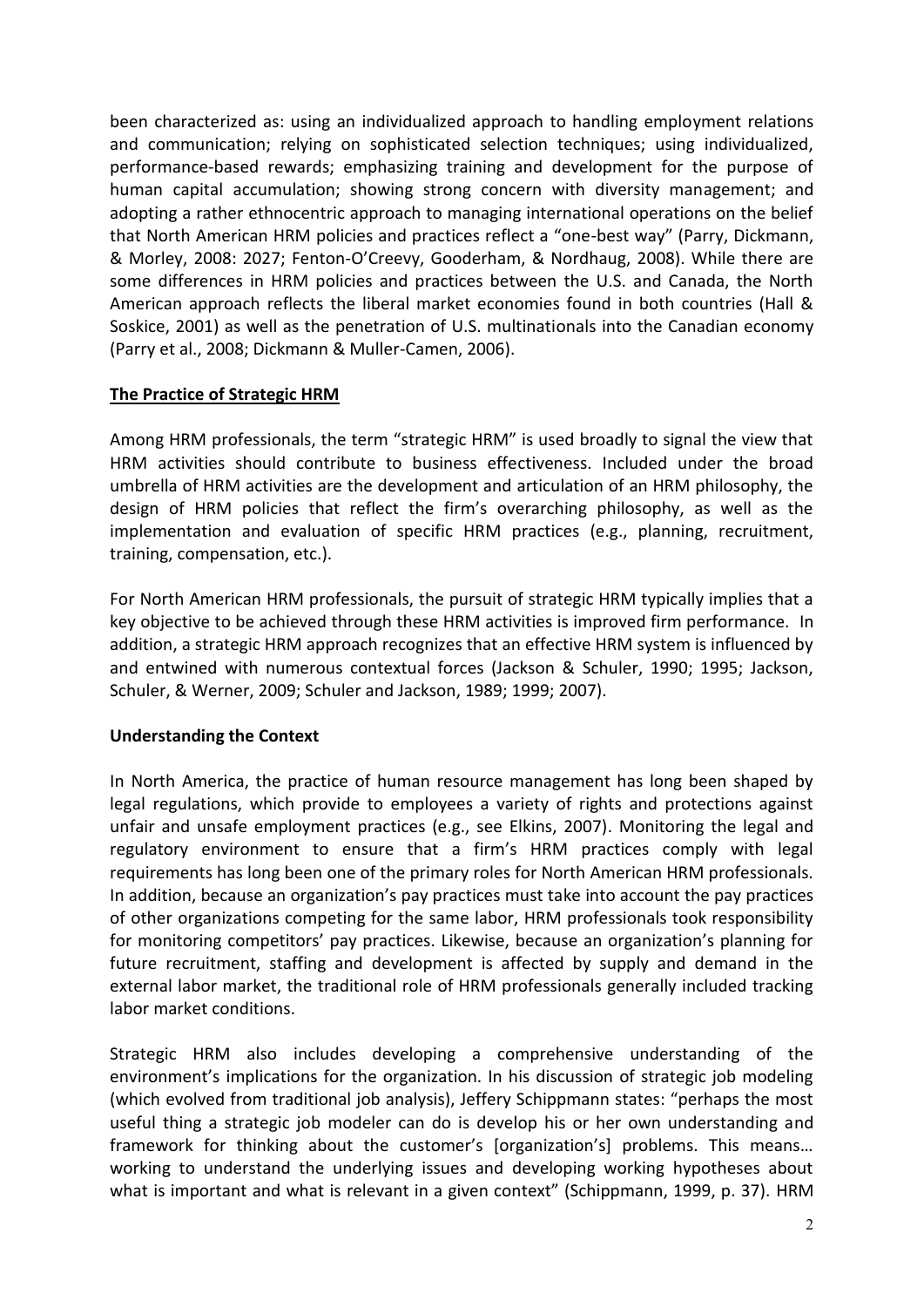professionals who demonstrate a deep understanding of business issues and their implications are better able to develop HRM policies and implement HRM practices that recognize human resource management as a source of competitive advantage (Huselid, Jackson, and Schuler, 1997; Schuler & MacMillan, 1984; Lado and Wilson, 1984; Wright, McMahan, & McWilliams, 1994).

#### **HRM Systems**

Integration and coherence among the parts are hallmarks of a strategically aligned HRM system. An example of how adopting a systems perspective can influence the practice of HRM is provided by Higgs, Papper and Carr (2000). After noting that the traditional HRM perspective treats selection primarily within the context of hiring decisions, Higgs et al. describe how systems thinking is transforming the way some HRM professionals develop and manage selection processes. Adopting a systems view of selection reveals that many HRM policies and practices that previously were treated as distinct activities (e.g., hiring, training, performance evaluation, special assignments, career development) can all be considered selection processes that need to fit together. According to Higgs et al., competency modeling and managing against core values are two approaches North American organizations use to achieve systemic integration.

## Competency Modeling

Prior to the 1990s in North America, job analysis was firmly established as the only appropriate basis for developing HRM practices that meet legal requirements. While appropriate for that purpose, the results of job analysis were not as useful as a foundation for creating a coherent and integrated HRM system that is aligned with the organization's strategic direction. Decreased job specialization, increased job sharing, and the increased prevalence of work teams are a few of the reasons why North American employers have begun to emphasize the competencies employees have over the tasks employees do in their jobs when designing HRM practices. The use of competency models is considered to be more consistent with the trend toward increased sharing of responsibilities across jobs and across levels in the organization. Part of the appeal of competency modeling seems to be that it is more useful for identifying the common competencies and behaviors that are *similar* across all jobs in a department, business unit, or organization. Competency modeling encourages more consideration of the organization's future needs rather than focusing on the details of specific jobs as they are carried out in the present (Sackett , Laczo & Lippe. 2003; Schippmann, 1999). Thus, competency modeling can provide the foundation upon which to build an appropriate HRM architecture (cf. Lepak & Snell, 1999, 2003).

## Vision and Values

Declarations of the organization's vision and values also guide the development of coherent HRM systems. Statements of organizational vision and values are sometimes derided as superficial. But when taken seriously, they provide direction and a set of implicit decision rules for evaluating the firm-specific appropriateness of various HRM practices. Regardless of whether vision and values statements are considered the foundation of, or reflections of, the organization's culture, they provide a common understanding of what the organization is striving to be—its desired identity. Thus, vision and values statements serve as touchstones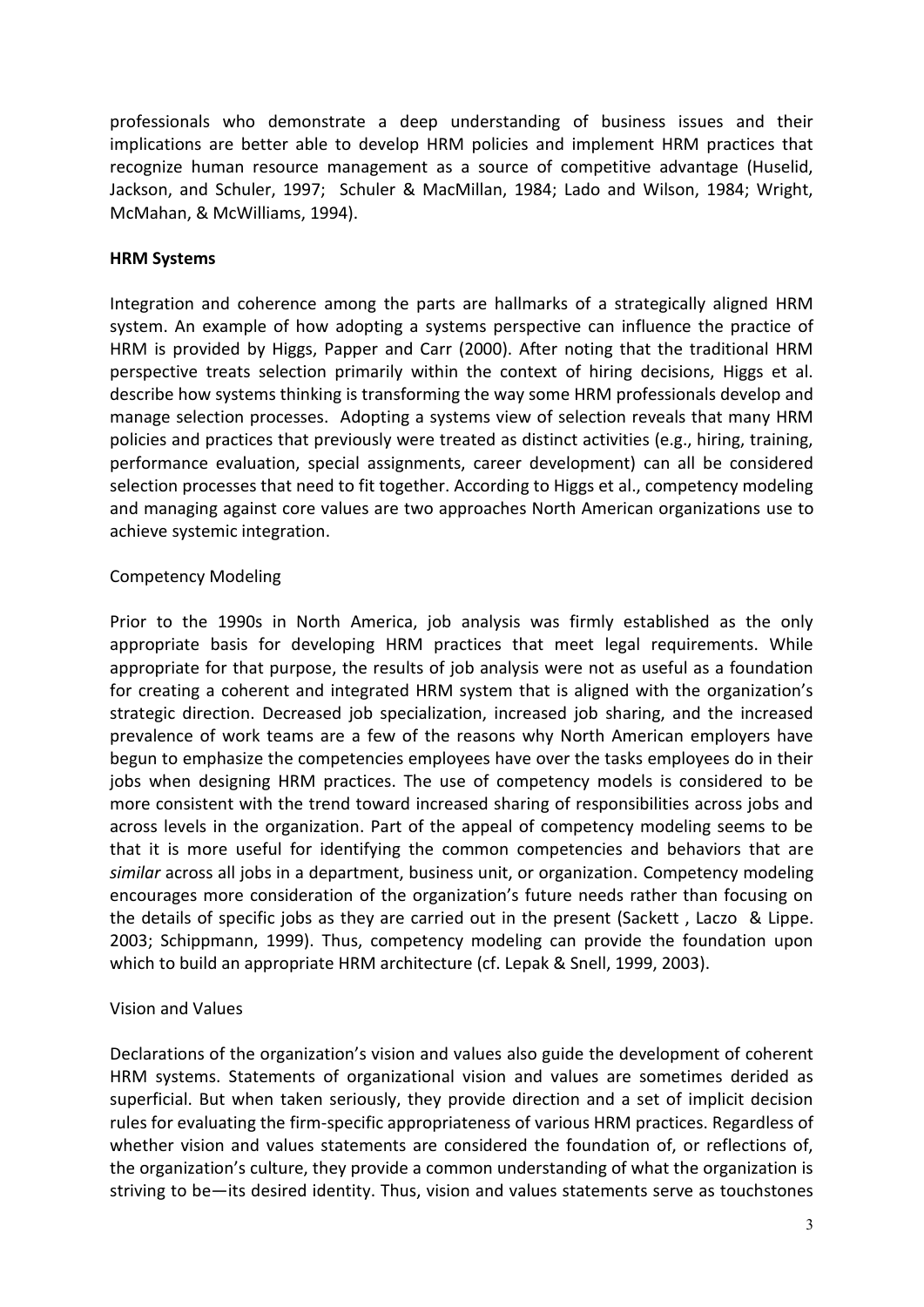for employees and HRM professionals alike (Pfeffer, 1998; see also Boswell & Boudreau, 2001).

## **Demonstrating the Effectiveness of HRM**

Assessments of the "effectiveness" of an organization's HRM practices have traditionally been made using technical criteria established by the profession (e.g., validity and reliability) and embodied in legal regulations. More recently, HRM professionals have been called on to demonstrate the strategic effectiveness of HRM practices in monetary terms.

### Monetary Criteria

Thirty years ago, efforts to demonstrate the effectiveness of HRM practices in monetary terms usually employed utility analysis (e.g., Schmidt, Hunter, MacKenzie, & Muldrow, 1979) or cost accounting (e.g., Cascio, 2000). Regardless of the technical merits of such approaches, they have not been widely adopted by North American firms. Instead, most firms continue to rely on subjective estimates and intuition when assessing the effectiveness of their HRM practices (Becker, Huselid, & Ulrich, 2001; Lepak, 2009).

During the past decade, there has been a growing desire to demonstrate the effectiveness of HRM practices using business-relevant metrics. Thus, HRM consultants now offer a variety of more sophisticated measures that estimate the economic value added (EVA) or return-oninvestment (ROI) for HRM activities (e.g., see Becker et al., 2001; Fitz-enz, 2002). Such metrics place considerable emphasis on monetary costs and monetary returns, and reflect great deference to the financial interests of shareholders and other owners. This narrow approach to assessing HRM effectiveness is likely to change in the future, however, as organizations develop an improved understanding of the underlying drivers of long-term organizational success. For example, using the logic of balanced scorecards and strategy maps (Kaplan and Norton, 1996a; 2004), some firms have begun to develop more sophisticated models of how HRM practices can contribute to achieving strategic objectives (Lepak, 2009; Rucci, Kirn, & Quinn, 1998; Ulrich, 1998; Becker et al., 2001). Looking ahead, we anticipate that North American firms will continue to develop business-related approaches to evaluating the effectiveness of their HRM systems.

## Satisfying Multiple Stakeholders

A more complete assessment of HRM effectiveness would evaluate the effects of an HRM system on the organization's broad array of multiple stakeholders (Colakoglu, Lepak, & Hong, 2006; Hyland & Jackson, 2006; Tsui, 1990). Certainly, the organization itself is a primary stakeholder, so it is appropriate to assess the impact of the HRM system against objectives such as improving productivity, improving profitability, and ensuring the organization's long-term survival. Increasingly, employers also recognize that organizational strategies that depend on total quality, innovation and customer service cannot be met unless employees are willing to strive for these same goals on the organization's behalf. Thus, employees also are legitimate stakeholders whose concerns must be addressed, so "soft" indicators of employees' feelings about the organization (e.g., commitment, satisfaction, engagement) are being recognized as relevant indicators of effectiveness that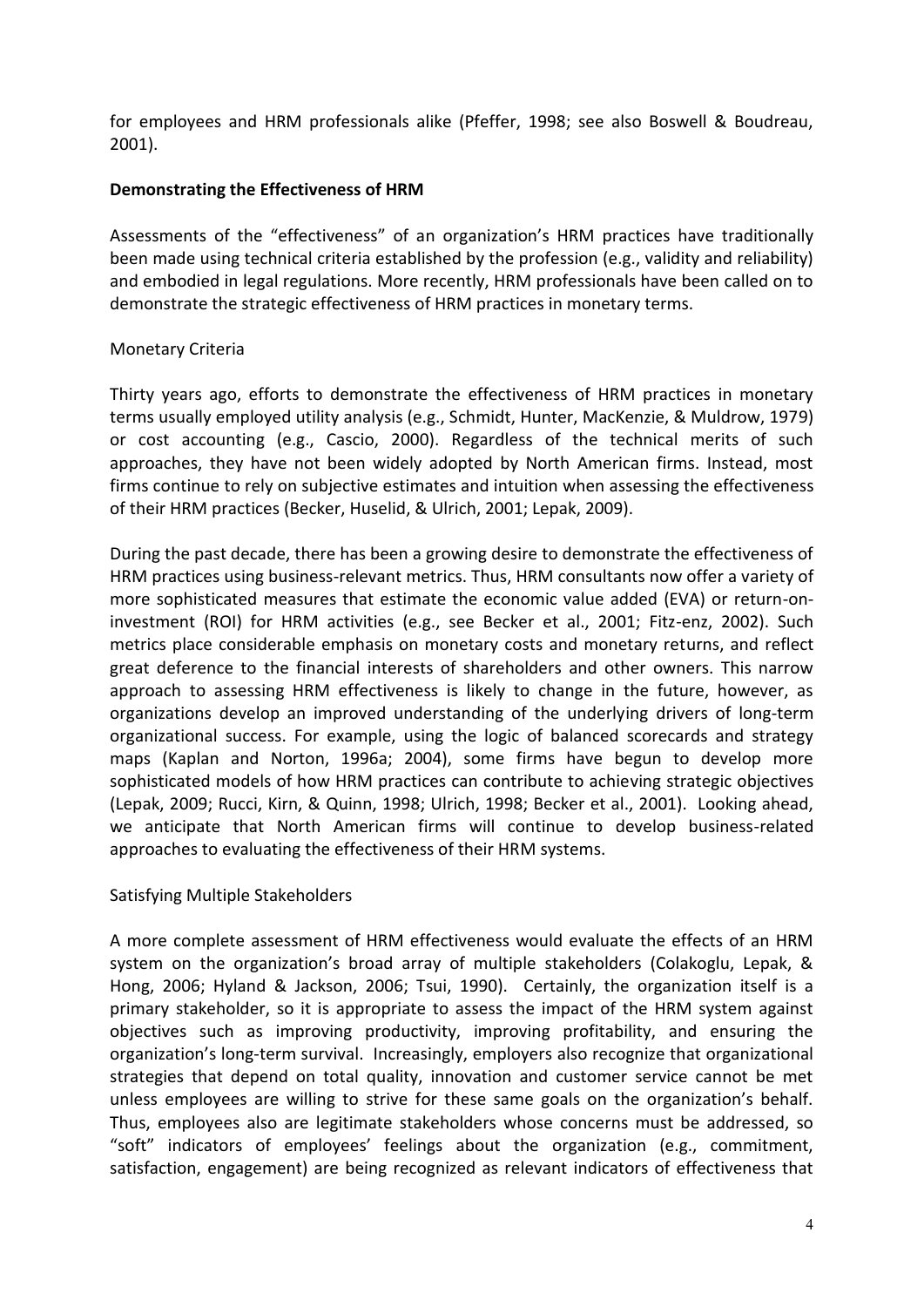are worthy of top management's attention (Boudreau, 2003; Boudreau & Ramstad, 1999; Macey & Schneider, 2008).

Some organizations also evaluate HRM effectiveness against its consequences for customers. An effective HRM system should influence the quality and variety of products available to customers, the price at which products can be profitably sold, the service customers receive, and so on. As the U.S. economy evolved toward services, customers' expectations have been incorporated into job descriptions, their preferences have influenced criteria used to select new employees, their input is often sought to assess employee performance, and so on (White & Schneider, 2003).

# *[Figure 1](#page-16-0)* **Summary**

1

Briefly, the practice of strategic human resource management in North America reflects the confluence of several unfolding trends, which include: development of a contextualized understanding of human resource management, emergence of a systems perspective to guide internally consistent and aligned HRM practices, creation of new monetary metrics for assessing HRM effectiveness.

# **STRATEGIC HRM SCHOLARSHIP**

In North America, the science and practice of strategic HRM are related, but not tightly coupled. Thus, we turn next to a description of strategic HRM scholarship in North America.

North American scholars have not adopted a common definition of "strategic HRM," but most would probably agree that it covers research intended to improve our understanding of the relationship between how organizations manage their human resources and their success in implementing business strategies (cf. Snell, Youndt, & Wright, 1996). As a focal topic for HRM scholarship, strategic HRM began to emerge approximately thirty years ago. Since then it has evolved to include several streams of theory and empirical research. Due to space limitations, our tour of this work is necessarily too brief to adequately compare and contrast the numerous conceptual frameworks proposed, or to examine the ongoing methodological debates. Instead, we simply attempt to summarize a few key issues of interest to strategic HRM scholars and to visit some emerging areas of research. More detailed reviews can be found elsewhere (e.g., see Becker & Huselid, 1998a; Jackson et al., 1995; Schuler et al., 2007; Gardey, Alcazar, & Fernandez, 2004; Lengnick-Hall, 1988; McMahan, Virick, & Wright, 1999 ; Wright & McMahan, 1992).

# **Best Practices and HRM Bundles (Configurations)**<sup>2</sup>

One of the primary conceptual developments in strategic HRM research is to differentiate between studies that focus on (a) the direct effects of HRM practices and/or systems on relevant outcomes, and (b) studies that focus on various contingencies that impact the use and effectiveness of HRM practices. Many early strategic HRM scholars examined the

<sup>&</sup>lt;sup>2</sup> Generally North American research on strategic HRM has not draw a sharp theoretical or measurement distinction between organizations' formal HRM policies and the specific ways in which those policies are implemented by managers. Here we use the term HRM practices as a general term that can refer to formal policies as well as the actual practices found in organizations, which reflects the use of this term in the literature we discuss in this section.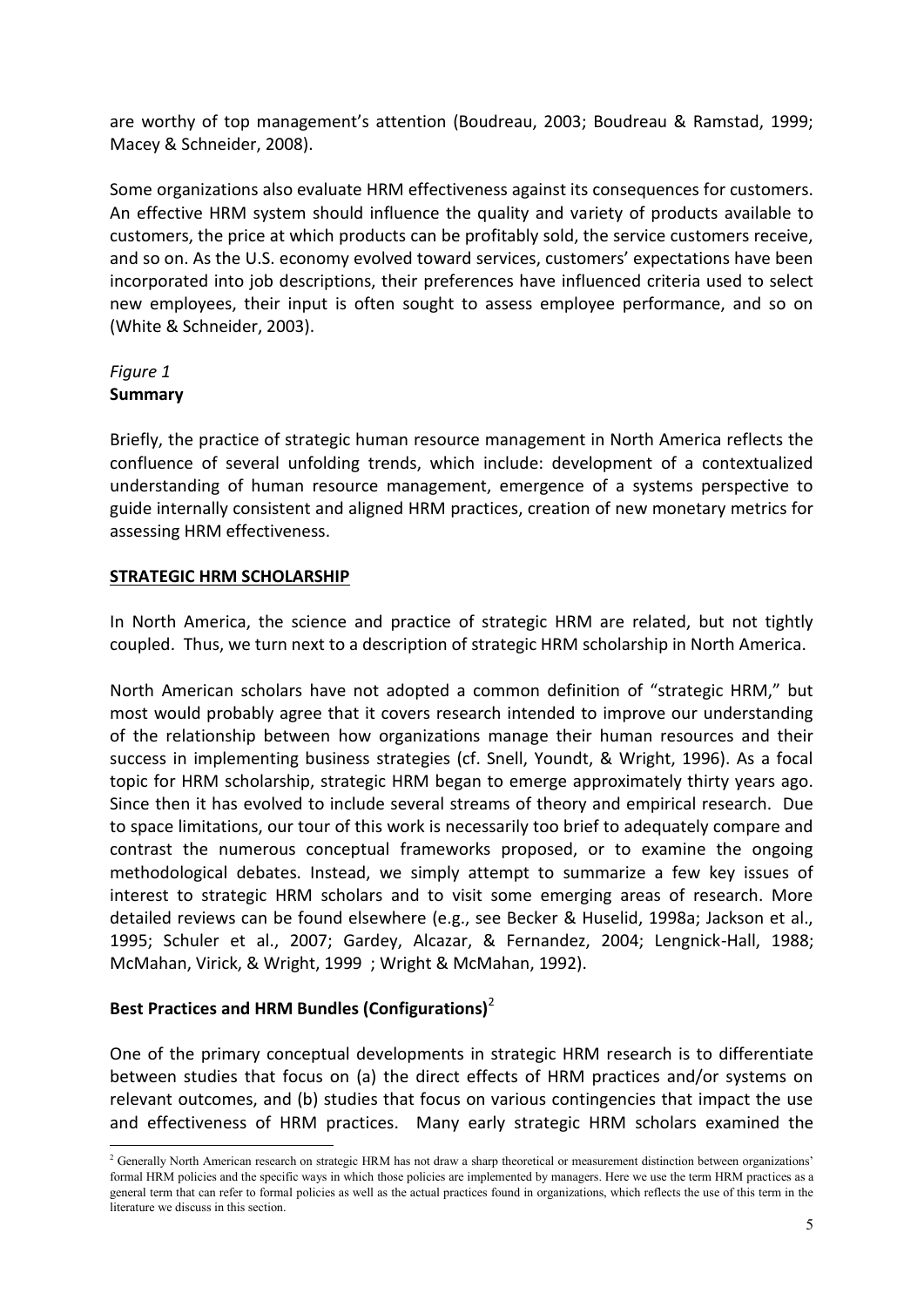impact of individual HRM practices in search of 'best practices' that positively influence various outcomes. For example, Terpstra and Rozell (1993) found a positive relationship between several staffing practices and annual profits. Russell, Terborg, and Powers (1985) found that the use of several training practices was positively correlated with retail store sales volume and store image. Gerhart and Milkovich (1990) provided evidence that differences in compensation practices were related to financial firm performance.

Extending this approach, strategic HRM researchers shifted to consideration of HRM practice "bundles," arguing that a defining element of strategic HRM is its focus on the entire HRM system. That is, HRM practices are assumed to operate in concert with each other. As noted by MacDuffie (1995: 198), "*an HR bundle or system must be integrated with complementary bundles of practices from core business functions.*" When properly aligned, several practices together may reinforce each other; when mismatched, they may work against each other and interfere with performance (Delery, 1998; Lawler, 1992; Lawler, Mohrman, & Ledford, 1992). Alternatively, some practices may serve as substitutes for other practices (Ichniowski, Kochan, Levine, Olson, & Strauss, 1996), such that only one or the other practice is needed. Such bundles of HRM practices have been referred to by various labels, including high performance work systems (Becker & Huselid, 1998b; Huselid, 1995), high involvement HRM systems (Guthrie, 2001), human capital enhancing HRM systems (Youndt, Snell, Dean, & Lepak, 1996), commitment-based HRM systems (Arthur, 1994), or innovative employment practices (Ichniowski, Shaw, & Prennushi, 1997**).** 

Several empirical studies have shown that firms using bundles of so-called high performance HRM practices outperformed firms that used only a few of these practices (Becker et al., 1998a). For example, Huselid (1995) found that high performance work systems were associated with lower employee turnover and higher labor productivity, which in turn, were associated with two financial indicators of firm performance. Batt (2002) found significant relationships between high involvement HRM practices and labor productivity and employee turnover rates for small companies and service companies. Similarly, Ichniowski, Shaw, and Prennushi (1997) found a positive relationship between innovative work practices and labor productivity for steel-finishing lines.

However, as critics have pointed out, there has been some inconsistency in the specific practices that various authors consider to be among the preferred practices, making it difficult to draw general conclusions about which practices qualify as "best practices" (e.g., see Becker & Gerhart, 1996). In order to continue moving forward with this line of research, more theory-driven research may be needed. The challenge is to trace the causal chain that explains how specific bundles o f HRM practices influence intermediate outcomes such as motivation, productivity, turnover, and how those outcomes, in turn, can influence specific indicators of financial performance (Becker et al., 1998a; Boswell et al., 2001; Rogers & Wright, 1998; Wright & Gardner, 2002).

Research on best practices and HRM bundles is considered to fall within the realm of strategic HRM primarily because on the emphasis on predicting firm financial performance. That is, for some North American researchers, strategic HRM research is defined primarily by the outcome of interest—firm performance. Next we consider strategic HRM research that puts more emphasis on creating alignment between the HRM system and a firm's particular strategic imperatives.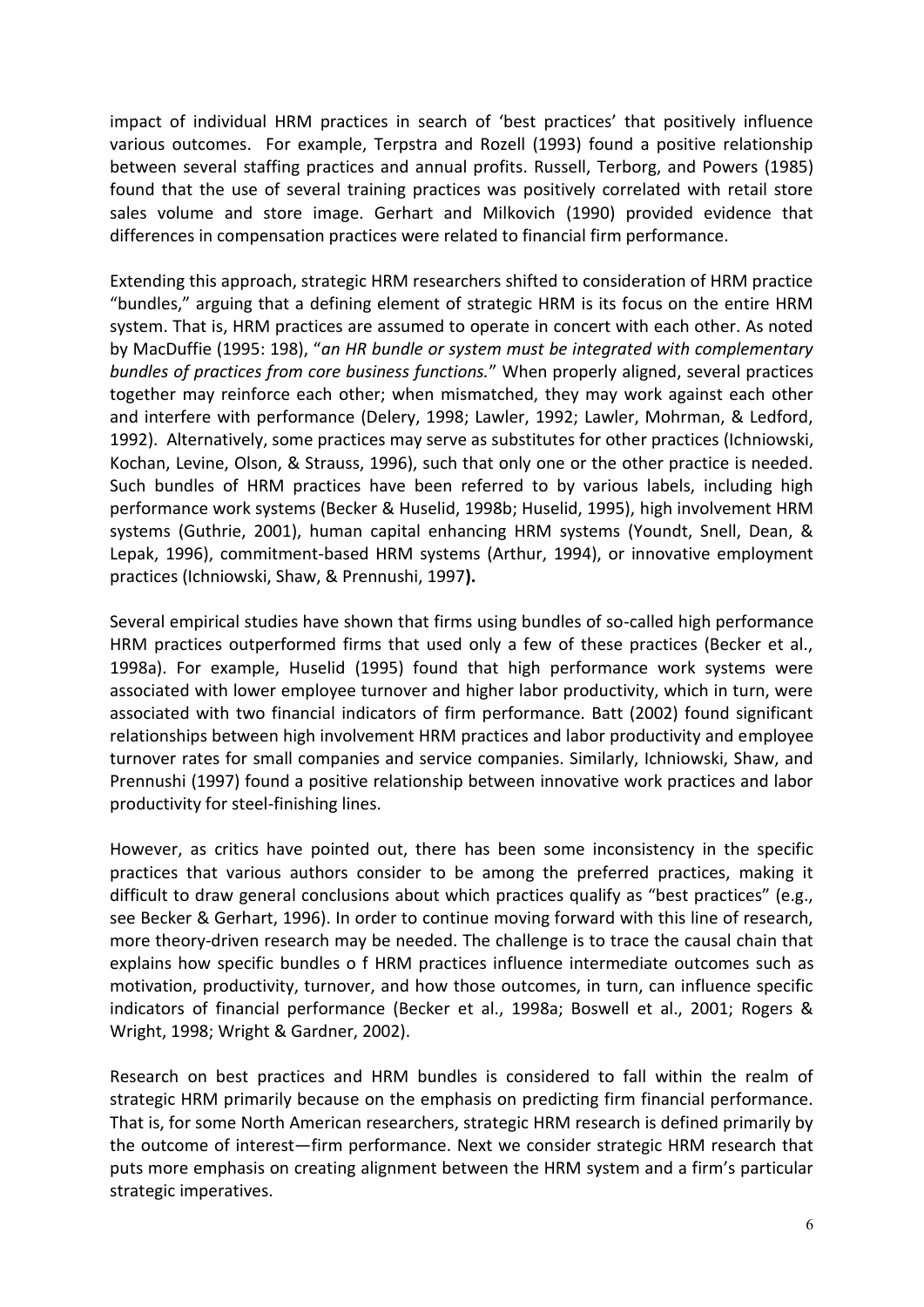### Strategic Contingencies

The emergence of the strategic contingencies perspective in HRM research can be traced to early efforts to bridge the fields of strategic management (also referred to as business policy) and human resource management. The earliest works addressed the question of whether the effectiveness of specific HRM practices might depend on the strategic objectives of the firm that adopted the practice (e.g., Miles & Snow, 1984, Schuler & Jackson, 1987).

Strategic contingency theory assumes that managers adopt strategies to compete in the specific environments they face (Lundy & Cowling, 1996). Two of the most well-known typologies for describing the alternative strategies available to firms are the defenderreactor-analyser-prospector typology proposed by Miles and Snow (1984) and the competitive strategies identified by Porter (1980). Following the logic of strategic contingency theory, the choice of human resource practices can be understood as a process of matching HRM practices to the strategies pursued by the organization (Lundy et al., 1996). For example, prospectors may look externally for people in order to bring in the cutting edge competencies needed for technological innovation. In contrast, an organization pursuing a reactor strategy may value knowledge about the organization's own internal processes over technological advances (Hambrick, 2003).

Drawing on Porter's work, Jackson, Schuler and Rivero (1989) tested and found support for several hypotheses that specified the HRM practices that should be found in firms pursuing strategies that emphasized cost reduction, quality improvement, or innovation (see also Cappelli and Crocker-Hefter, 1993). Although the authors did not empirically test whether the use of strategically aligned HRM practices was more effective, their logic presumed that the HRM practices found in firms had evolved to fit the firms' strategies. More recently, this line of reasoning has evolved into the contingent configurational perspective. Scholars adopting the contingent configuration perspective focus on empirically examining the conditions under which various types of HRM systems are most valuable for achieving specific outcomes. In essence, the contingent configurational perspective embraces both a systems view and a contingency view. This complex approach attends to two issues: (1) the extent to which value is derived by having HRM practices that are aligned with each other (referred to as internal or horizontal alignment), and (2) the extent to which value is derived by having HRM practices should that are aligned with relevant contingencies (referred to as external or vertical alignment).

#### **Theoretical Underpinnings**

Throughout the many studies that comprise the body of research referred to as strategic HRM, one finds that a variety of theoretical arguments have been used to develop a supporting logic for the hypothesized effects (Jackson & Schuler, 2002; Jackson, Chuang, Harden, and Jiang, 2006).

Human Capital Theory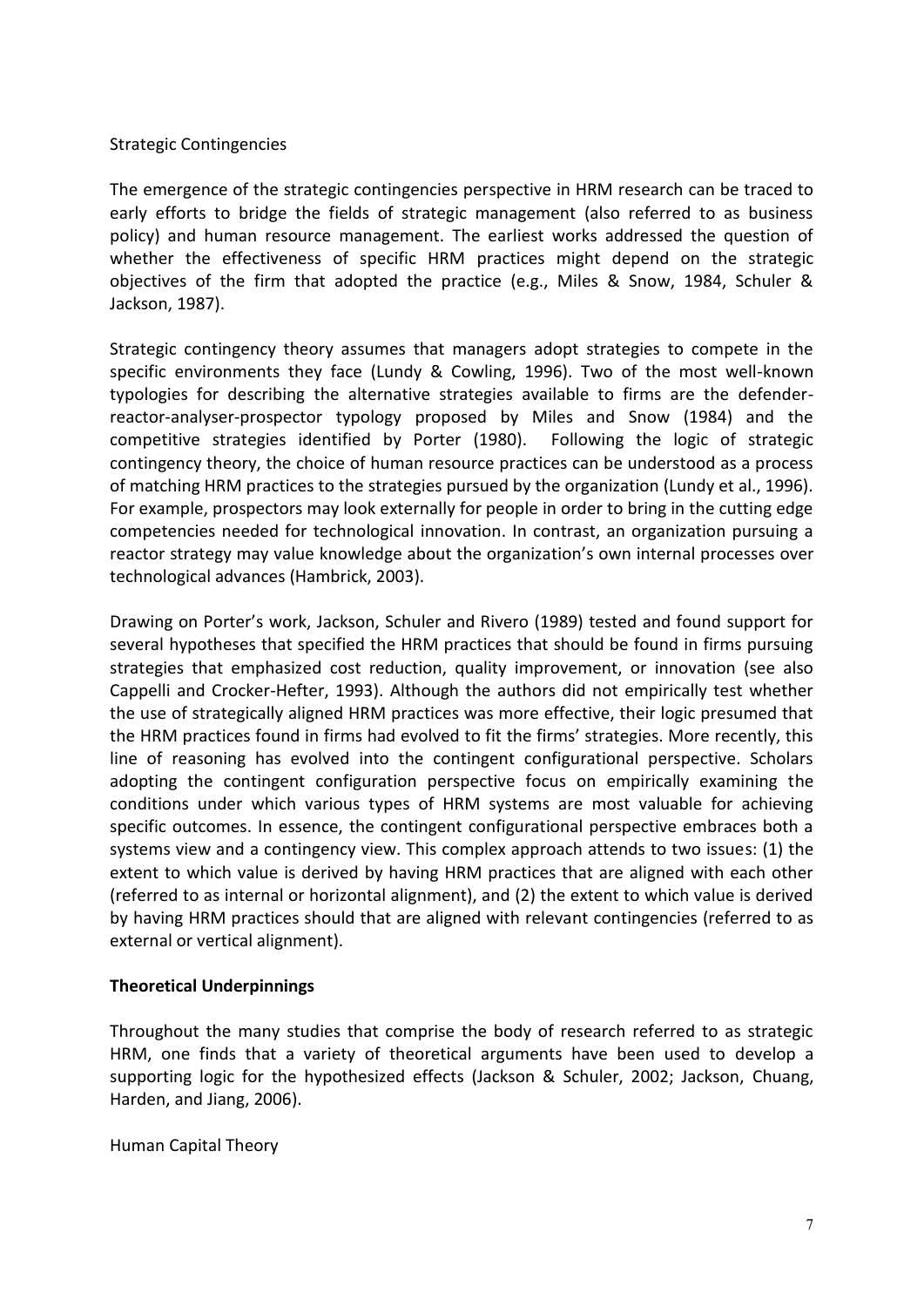Grounded in economics, human capital theory provides a partial explanation for the choices firms make in managing human resources. The crux of this theory is that people are of value to the organization to the extent they make it productive (Becker, 1964; Becker et al., 1998a; Lepak et al., 1999). Thus, organizations make decisions about investing in people just as they make decisions about investing in machinery, viewing them as a form of capital. Costs related to training, retraining, motivating, and monitoring the organization are viewed as investments in the human capital of the firm, just as maintenance of machinery would constitute an investment in the capital of the firm (Flamholtz & Lacey, 1981; Wright et al., 1994; Wright, Dunford, & Snell, 2001). Efforts to develop HRM metrics that establish the value of investments in HRM practices are firmly grounded in the logic of human capital theory.

### Resource-Based View

The resource-based view of the firm emphasizes the need for resources as being primary in the determination of policies and procedures (Wernerfelt, 1984). Organizations are viewed as being able to succeed by gaining and retaining control over scarce, valuable, and inimitable resources (Barney, 1990; Porter, 1980). The application of this theory to human resource management has led to an array of new insights for understanding how effective organizations manage their employees (Gupta et al., 2001).

Within the organization, the HRM department can be viewed as controlling scarce resources to the extent that it controls access to the skills and motivation necessary for the achievement of strategic goals (Lepak et al., 2003). On a broader level, firms gain competitive advantage by using HRM practices—e.g., an appealing remuneration scheme--to lure and retain top talent (Gomez-Mejia & Balkin, 1992). These competitive advantages are sustained through continued training, support of organizational culture, selection processes, and other HRM practices.

The resource-based view has been invoked as the logic for explaining why coherent HRM systems lead to sustained competitive advantage: whereas it may be easy for competitors to copy or imitate any single HRM practice, it should be more difficult to copy an entire system of aligned practices (Wright et al., 1994; Lado & Wilson, 1994). Furthermore, even if competitors are able to copy an entire HRM system, they may find that the system is not as effective because it is not aligned with the organization's specific strategy or other elements of its broader context.

## Behavioral Perspective

Grounded in role theory, the behavioral perspective focuses on the interdependent role behaviors that serve as building blocks for an organizational system. Schuler and Jackson (1987) used role theory to link HRM practice with the competitive strategies of organizations (Porter, 1980). They argued that different strategies require different role behaviors of the employees and thus require different human resource practices. Therefore, human resource management is effective when the expectations which it communicates internally and the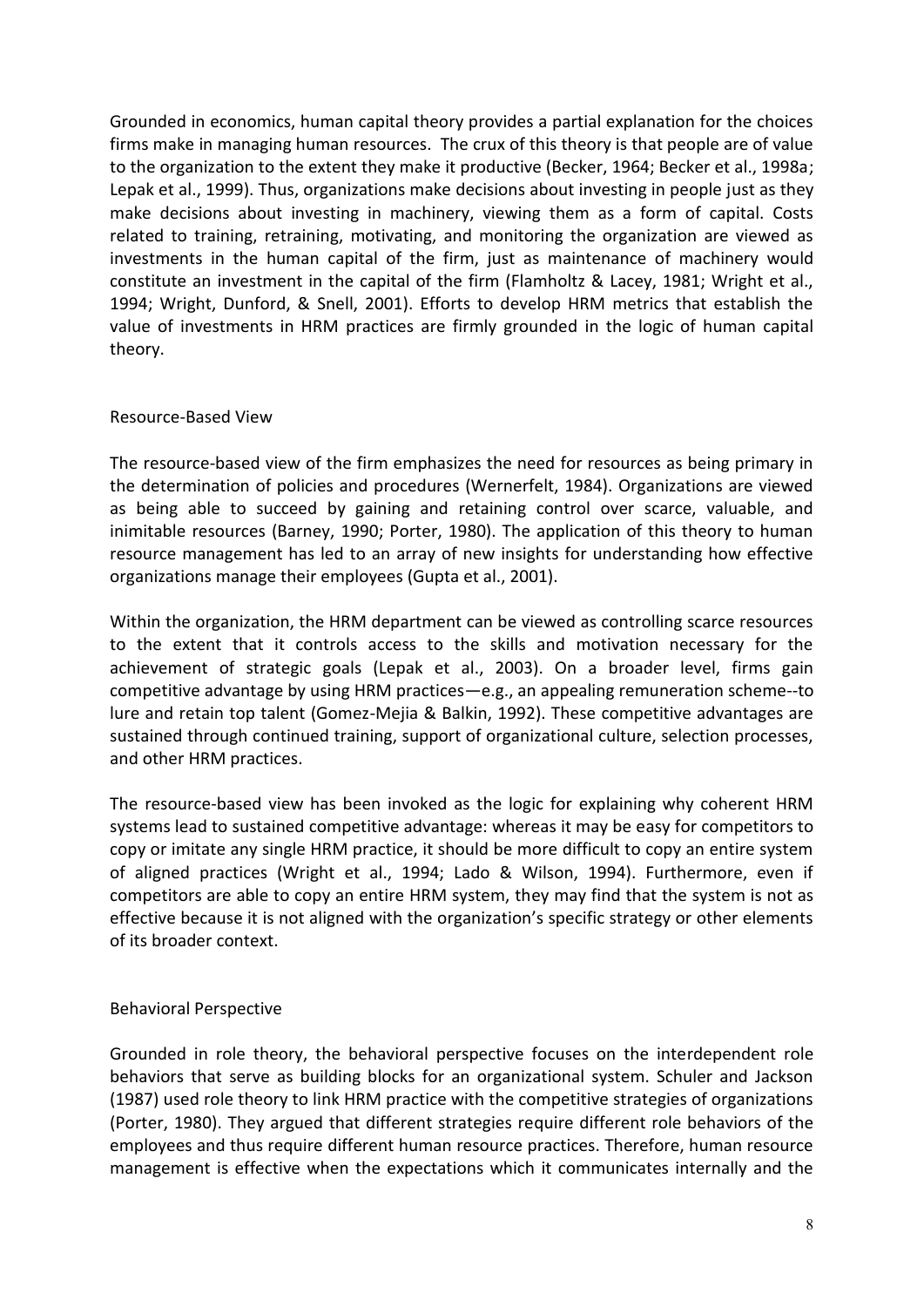ways in which it evaluates performance are congruent with the system's behavioral requirements (Fredericksen, 1986).

Recently, the behavioral perspective has been expanded into a newer area of research that examines the effects of so-called "network building" HRM practices. There are many potential avenues by which HRM practices and systems can influence the pattern of social relationships and interactions among coworkers. For example, incentive systems and performance management practices can induce individuals to attend to the performance of their co-worker, but the effectiveness of such inducements may depend on the structure of social relationships among interdependent actors. Focusing on top management teams, Collins and Clark (2003) showed that several HRM practices seemed to improve firm performance by encouraging executives to build their internal and external social networks, which they could then leverage to improve their firm's financial bottom line. In other recent examples, Jackson and her colleagues have extended the behavioral perspective to describe how HRM practices might be used to encourage behaviors needed for knowledge-based competition (Jackson, Hitt, & DeNisi, 2003; Jackson, Chuang, Harden, & Jiang, 2006). As noted by Subramaniam and Youndt (2005, p.459), "unless *individual knowledge is networked, shared, and channeled through relationships; it provides little benefit to organizations in terms of innovative capabilities*." Understanding how HRM practices and systems impact and combine with the existing social capital of organizations appears to be a rapidly emerging area of interest for North American strategic HRM scholarship.

#### Models of Causal Processes

Having established that HRM systems can influence the attainment of strategic objectives, North American researchers have begun to investigate the processes through which HRM practices and systems influence relevant outcomes. Included in this growing body of research are studies that consider the role of social exchange processes, employee attributions, and climate perceptions.

*Social Exchange* Social exchange theorists (e.g., Gouldner, 1960) examine the exchanges that occur between employers and employees and the perceptions of reciprocity that are formed based on those exchanges. The norm of reciprocity suggests that employees feel obligated to respond equitably to treatments from others (including one's employer). HRM systems can be viewed as providing inducements that encourage employees to make valued contributions that are needed to realize a competitive advantage. From the perspective of social exchange theory, understanding the quality and type of exchange between the employer and employee is key to understanding employee performance. Two prominent streams of strategic HRM research on social exchanges consider employees' perceived organizational support and their psychological contract.

Wayne, Shore, and Liden (1997) argued that "*employees seek a balance in their exchange relationships with organizations by having attitudes and behaviors commensurate with the degree of employer commitment to them as individuals*." (p,. 83). In an empirical investigation Wayne et al. (1997) demonstrated that HRM practices that were developmental in nature were positively related to perceived organizational support. Perceptions of organizational support, in turn, were positively associated with affective organizational commitment and constructive suggestions (Eisenberger, Fasolo, & Davis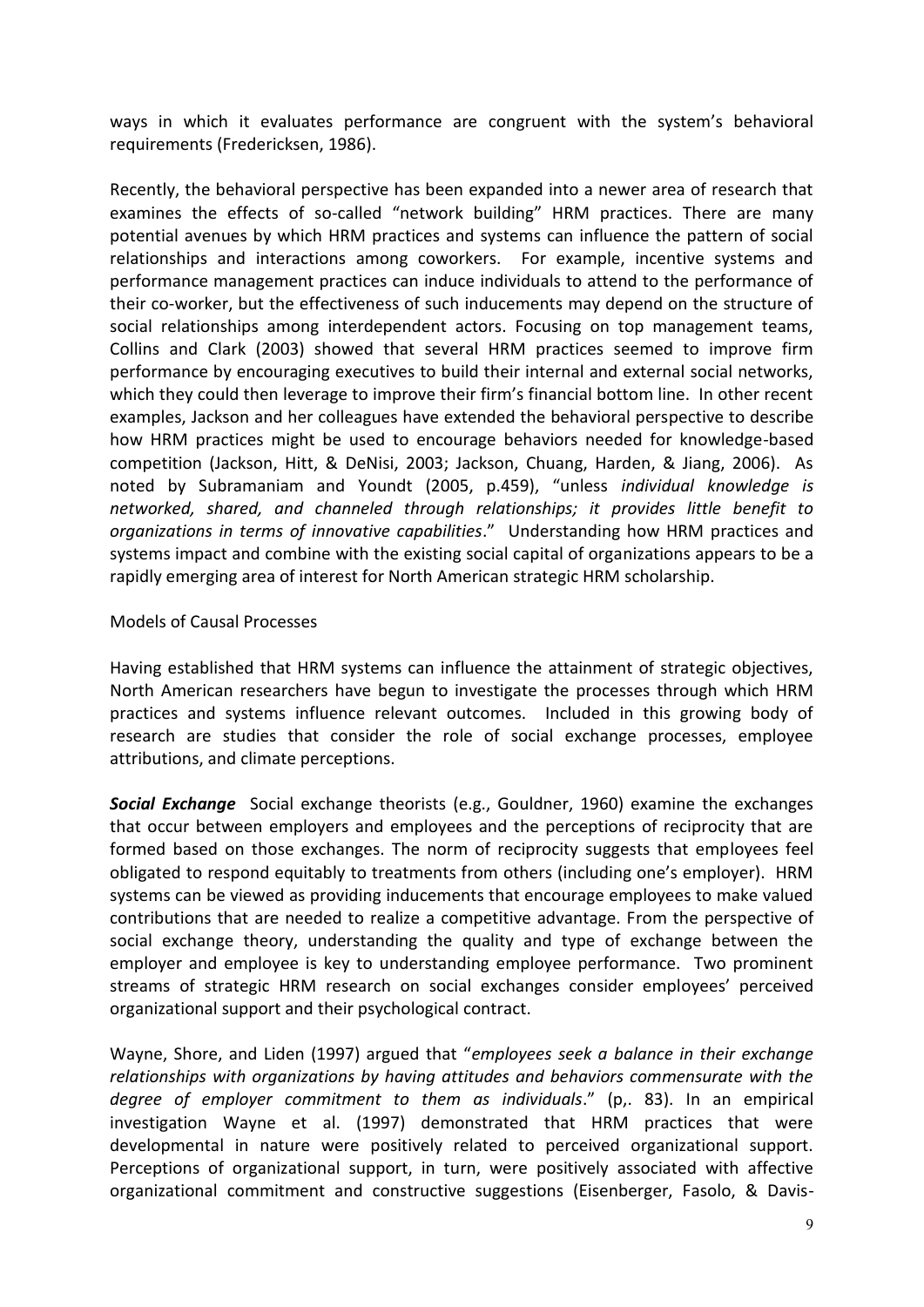LaMastro, 1990) as well as citizenship behaviors (Wayne et al., 1997), attendance (Eisenberger et al., 1990), and intentions to remain with one's current employer (Guzzo, Noonan, & Elron, 1994).

The process perspective also is used to explain the role of HRM systems in shaping employee's psychological contracts. As noted by Rousseau (1995), psychological contracts are "*individual beliefs, shaped by the organization, regarding terms of an exchange agreement between individuals and their organization*" (p. 9). HRM practices are important because they shape these expectations and also influence judgments about whether or not these expectations have been met.

*Attributions* Attribution theory provides additional insights into the process through which HRM systems operate to influence employee behaviors. As noted by Nishii, Lepak, & Schneider (2008), employees make attributions about the extent of control their organization maintains in implementing HRM policies. External attributions are made when events and outcomes are viewed as beyond the control of management, while internal attributions are made when events and outcomes are viewed as within the control of management. According to this attribution perspective, internal (rather than external) attributions are expected to have stronger influence on employee attitudes and behavior. A key reason for this difference is that internal attributions reflect employees' beliefs about the motivations of their managers—and such motivations are something that employees interpret and respond to.

If an employee perceives that the reason for their company's HRM policies and practices is because it values the contribution of its employees, the employee may reciprocate by engaging in positive employee behaviors and attitudes. Conversely, when internal attributions for HRM policies and practices used are more negative—e.g., the HRM practices are viewed as attempts to exploit the workforce—employees are likely to respond in a dramatically different and potentially negative manner. In an empirical investigation of employees of a large supermarket chain, Nishii and colleagues (2008) found that negative attributions about HRM practices were related to lower employee satisfaction, while positive attributions were associated with both affective commitment and employee satisfaction.

*Climate* An additional process explanation for how HRM systems operate is that HRM systems shape the atmosphere or "climate" in which people work. An effective HRM system creates a setting in which employees' behaviors are directed toward achieving strategic targets (e.g., safety, customer service, etc.). The organizational climate reflects employees' collective views of what behaviors are expected and rewarded (e.g., Bowen & Ostroff, 2004).

#### **An Integrative Framework: Contextualized and Dynamic**

Suppose we accept the proposition that an HRM system that is effective in one context might be quite ineffective in another context. If that proposition is true, then one challenge that scholars face is how to explain and accurately predict which approaches are most suitable for which contexts. By any standard, the field of strategic HRM is still in its infancy. Nevertheless, there is an emerging consensus regarding the need to understand the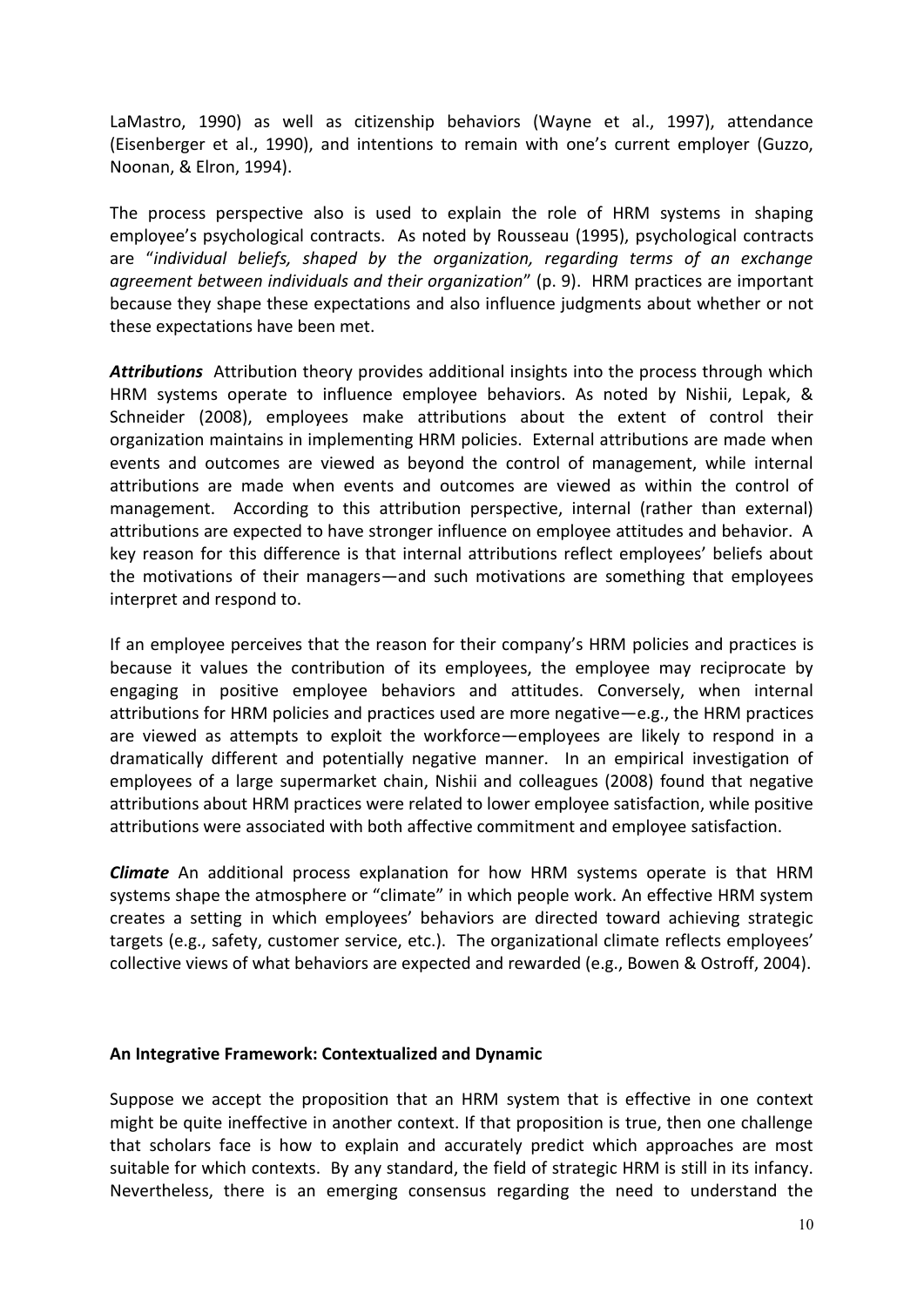interplay between human resource management systems and the broader context in which these systems are used. Because the internal and external environments are dynamic, the process of managing human resources also must be dynamic. Success requires meeting the present demands of multiple stakeholders while also anticipating their future needs. Our interpretation of these essential elements of the emerging field of strategic HRM is illustrated in Figure 2.

# *[Figure 2](#page-17-0)*

## **Current Concerns and Future Directions**

To date, scholars of strategic HRM have focused on trying to answer the design question, that is, What comprises the best HRM system in a given context? Looking ahead, it seems likely that the focus of academic work in the field of strategic HRM will evolve away from its current search for effective HRM system designs and toward understanding the processes through which HRM systems evolve and change in concert with their dynamic contexts. Also needed in the future is scholarship that more fully considers outcomes that reflect the varied concerns of multiple stakeholders. In addition to seeing scholarship aimed at gaining new insights into how HRM systems evolve in the context of environmental complexity, we expect North American HRM experts to also look for solutions to several immediate, more focused issues. In the remainder of this chapter, we consider a few current concerns that are attracting the attention of North American practitioners and scholars alike. As these examples illustrate, the central challenge to be addressed can often be traced to the conflicting interests of employers and employees.

#### **Employee Privacy**

Simply stated, the right to privacy is the right to keep information about ourselves to ourselves. Early in U.S. history, Henry Ford faced no resistance from federal or local governments when he sent social workers to the homes of employees to investigate their personal habits and family finances. Since then, legislation that addresses employee privacy rights has been enacted in both Canada and the United States.

#### Access to Electronic Communications

The U.S. and Canada both have federal privacy laws that give individuals the right to verify information collected about them and used by federal agencies (not private employers) in employment decisions. What many North American employees don't understand that employers have substantial rights, too. For example, most electronic documents can be considered business records, which employers may be obligated to preserve (Roberts, 2007; Smith, 2007). Personal e-mails sent on a company computer; E-mail messages typed on a company computer but never sent; personal Web searches conducted on a company computer; personal instant or text messages sent to friends from a company computer, and text entered into a Word document that the employee later deleted all can be treated as business records (Zeidner, 2007).

#### Access to Medical Information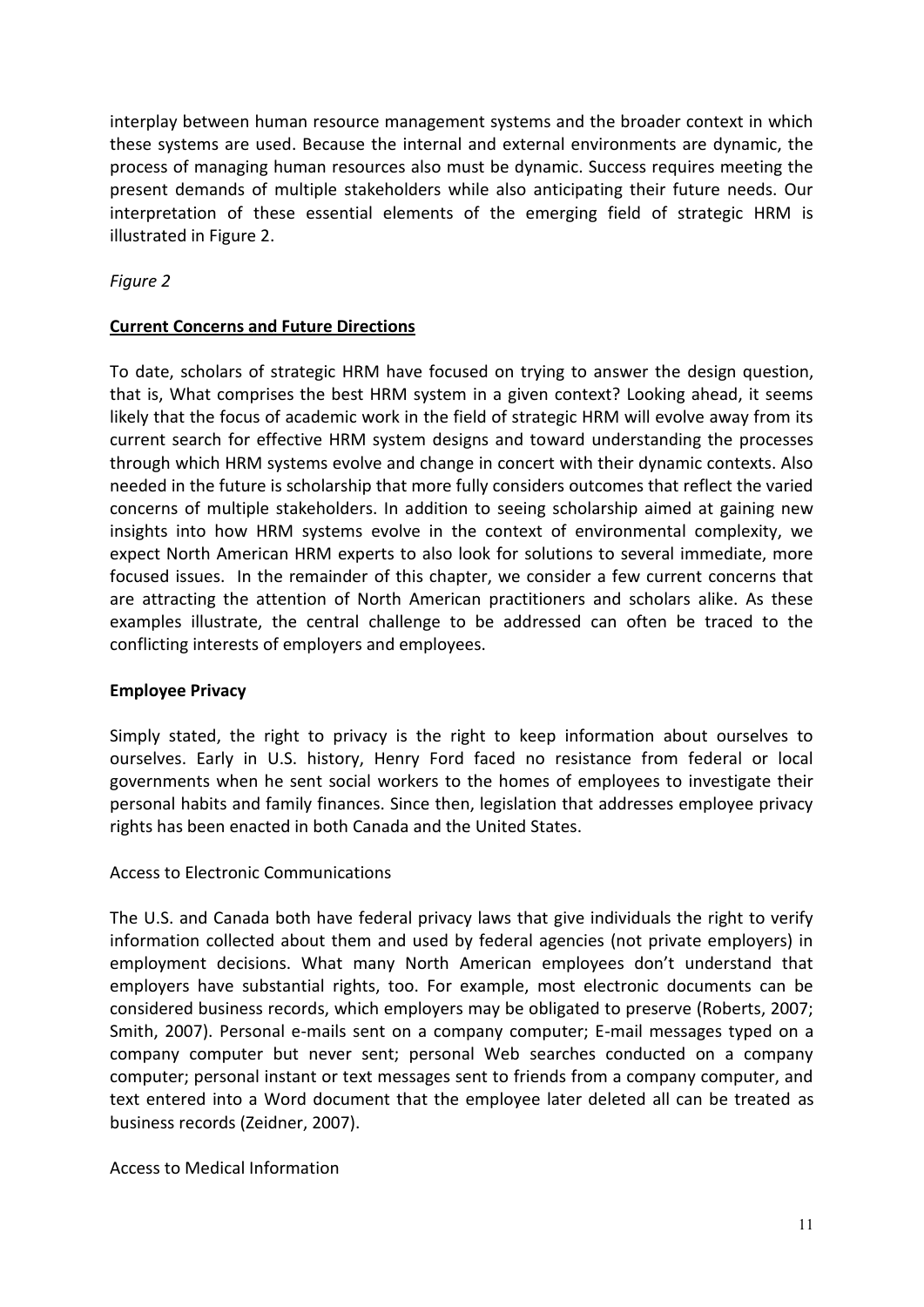In addition to electronic communications, another privacy issue of concern is employer access to medical information (Eddy, Stone, & Stone-Romero, 1999; Lane, 2004; Saton & Network, 2000). In the U.S. (but not in Canada, where health care is a service provided by the government), employer-provided health insurance is the norm. In recent years, health insurance costs have grown so dramatically that many employers feel pressure to do whatever is necessary to reduce them. One way to lower costs is to employ people who make little use of health care services, because insurance for such employees is less expensive. Information about lifestyles and genetic makeup could help an employer determine who is likely to need extensive and expensive health care.

#### **Managing Workplace Diversity**

During the past decade, two types of workplace diversity have been of particular concern to North American employers: demographic diversity within the domestic workforce and international diversity within the increasing global operations of large firms. Left to work out their differences on their own, diverse teams and work units often experience a variety of negative consequences, including interpersonal conflict and dissatisfaction. On the other hand, when appropriately leveraged, diversity can also lead to beneficial outcomes such as improved decisions and greater creativity (Jackson & Joshi, 2011; Jackson, Joshi, & Erhardt, 2003; Van Van Knippenberger & Schippers, 2007).

### Diversity Training

Training initiatives are among the most common HRM initiatives used to address the issue of workplace diversity. Domestic diversity training programs often seek to raise cultural awareness among participants. Typically, these programs are designed to teach the participants about how their own culture differs from the cultures of other employees with whom they work. In this context, the term *culture* is used to refer very broadly to the social group to which a person belongs. Ethnic background is one aspect of culture, but so are one's age, socioeconomic status, religion, and so on. (For a review of research on crosscultural training, see Bhawuk & Brislin, 2000).

*Diversity awareness training* Diversity awareness training often seeks to help people understand how the stereotypes they hold about various groups can influence the way they treat people--often in subtle ways that they may not be conscious of. A typical diversity awareness program is conducted over the course of one or two days. The hope is that raising awareness about differences will lead to attitudinal and behavior changes. Based on a review of 20 studies conducted in organizational settings, Kulick & Roberson (2008) concluded that diversity awareness training results in sustained improvements in overall attitudes toward diversity. However, attitudes toward specific demographic groups (e.g., defined by ethnicity, gender, age) appear to be more resistant to change and may even be at risk of a backlash effect (e.g., see Alderfer, 1992 ).

*Diversity skills training* Another approach to diversity training focuses more specifically on developing the behavioral competencies needed to work effectively in organizations characterized by diversity. With diversity skills training, the objective is to change behaviors that are needed to work effectively with dissimilar others. Among the skills identified as relevant for working in diverse teams are communications, conflict management, behaving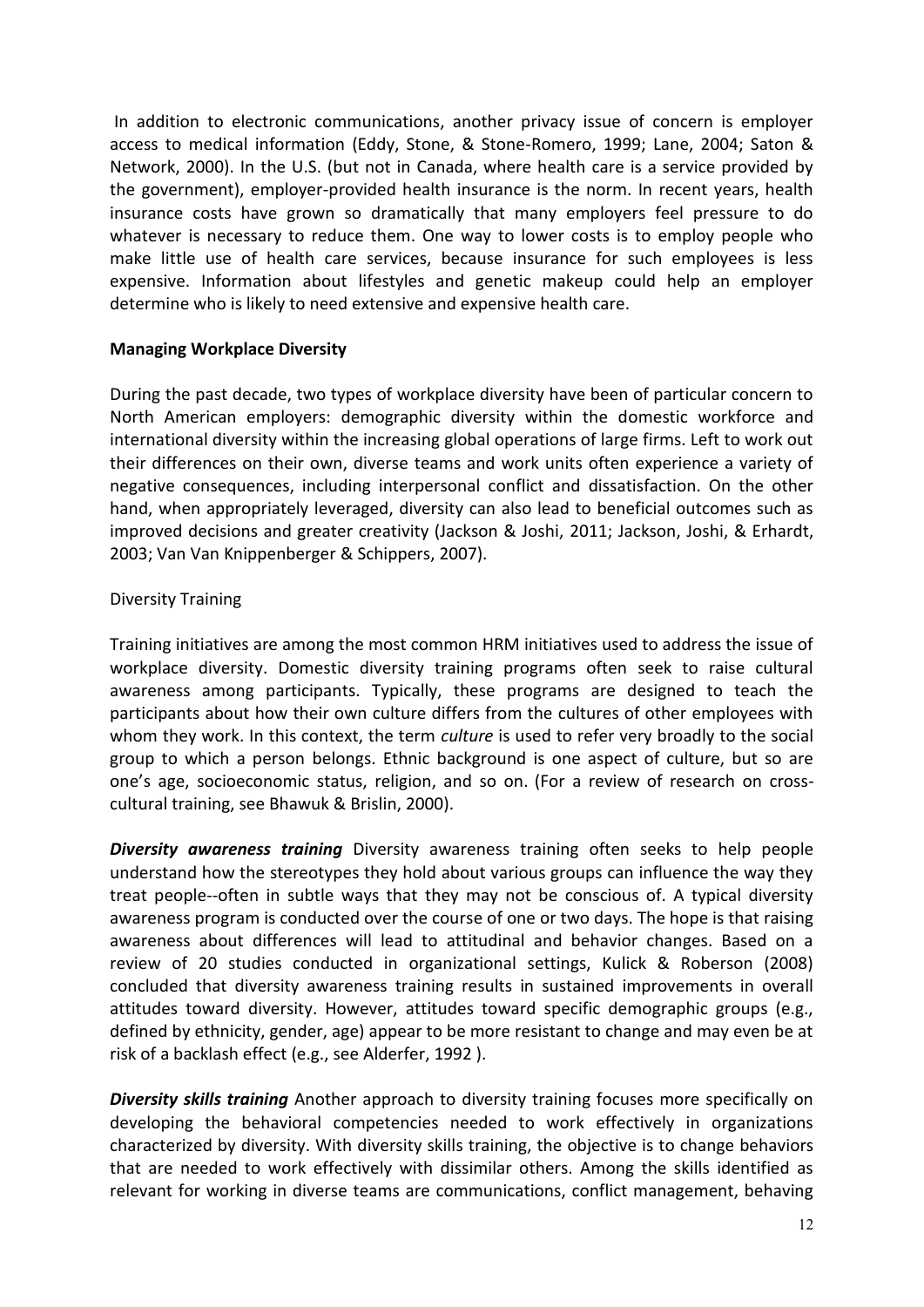in ways that reflect sensitivity to cultural differences, as well as other skills that are generally useful for teamwork.

## Improving Diversity Climate

Diversity climate refers to employees perceptions of the degree to which all members of the organization are integrated into the social life of the organization practices (Mor Barak, Cherin, & Berkman, 1998). Diversity climate perceptions have been shown to predict behavioral outcomes such as attendance (Avery, McKay, Wilson, & Tonidandel, 2007) and turnover (McKay, Avery, Tonidandel, Morris, Hernandez, & Hebl, 2007). Given that training alone does not achieve behavioral change, other HRM practices may also need to change before employees notice a difference in the organization's diversity climate (Rynes & A., 1995).

### Evaluating Diversity Initiatives

As is true for most HRM initiatives, North American employers believe that programs aimed at effectively managing workplace diversity are justifiable in part because they promise to reduce labor costs and improve productivity. In a comprehensive study of diversity management practices, Kalev, Dobbin & Kelly (2006) sought to determine whether the use of diversity initiatives improves organizational outcomes such as diversity among top executives or firm performance. Based on data from 708 private sector establishments, the authors concluded that diversity practices aimed at reducing managerial bias (e.g., diversity training) were the least effective in increasing the proportion of white women and black men and women. Practices aimed at reducing social isolation (e.g., mentoring) were modestly effective. Practices aimed at increasing accountability for meeting diversity goals were the most effective.

#### **Performance Management**

During the past decade, North American HRM professionals have adopted the term *performance management* to refer a set of HRM that includes performance measurement, performance feedback and performance-based rewards. While there are many current trends that might be discussed here, we focus on two specific issues that characterize the North American perspective, namely the widespread adoption of multi-rater performance evaluation and feedback and performance-based pay.

## Multi-rater (360-degree) Performance Evaluation and Feedback

Many North American companies assume that supervisors know more than anyone else about how well subordinates perform their jobs, so they give supervisors all the responsibility for measuring employee performance and providing feedback. Supervisors produce more reliable and useful performance judgments than other sources, perhaps because they have knowledge about several aspects of employees' performance (Smither, London, & Reilly, 2005; Viswesvaran, S., & Schmidt, 1996). Nevertheless, increasingly, North American employers understand the need to ensure that a variety of perspectives are considered when make employment decisions (Lawler, 1992; Walker & Smither, 1999).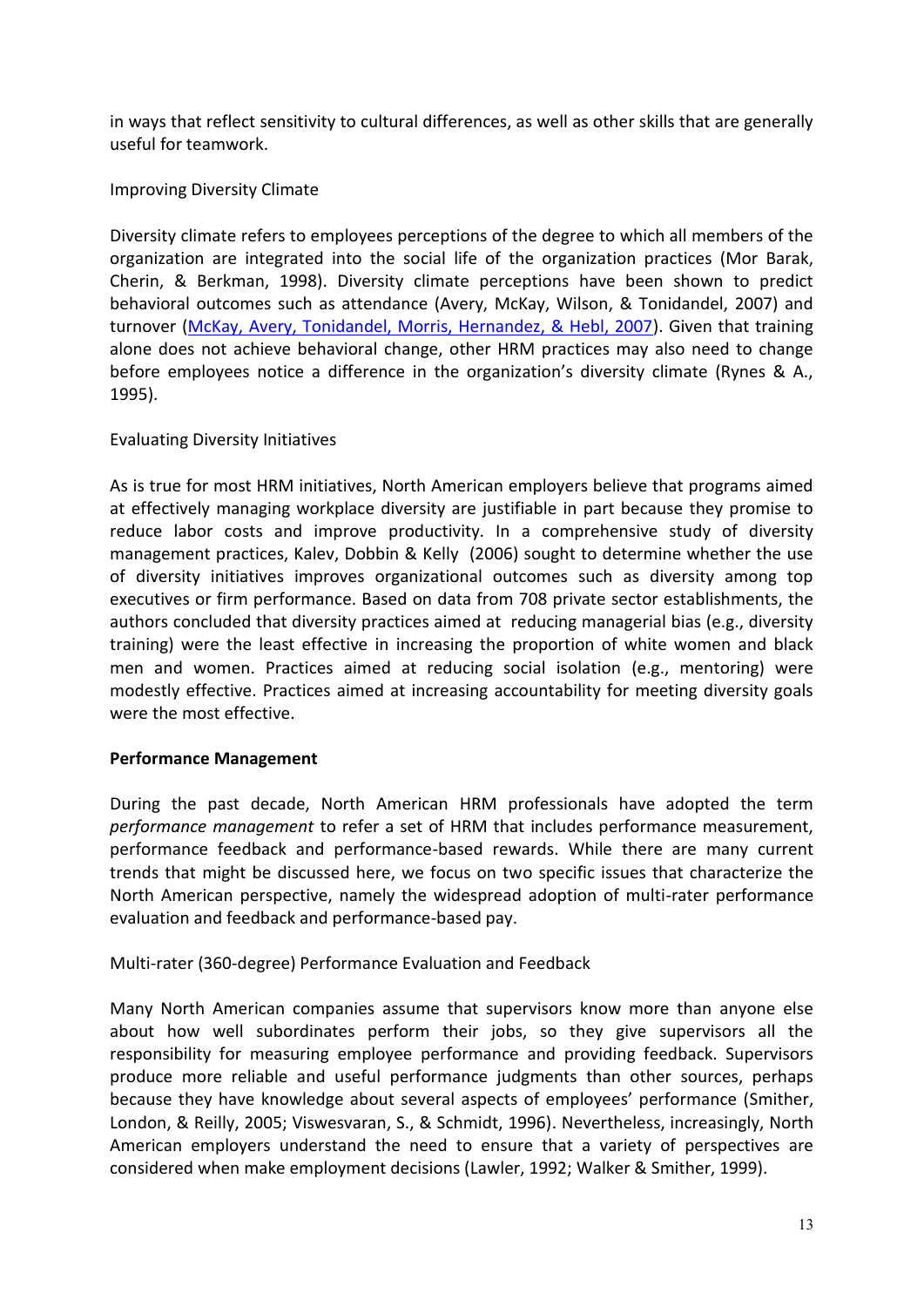#### Performance-based Pay

Employers have always recognized the importance of rewarding employees for good performance. For the past several decades, most North American employers relied on merit pay to achieve this objective. According to one survey, 80% of U.S. employers offer performance-based bonuses. For nonexecutive white-collar employees, variable pay accounts for more that 11% of employees' total compensation (White, 2006). For nonexecutive employees, performance-based pay is typically tied to individual performance, but for executives, performance of their business unit the organization as a whole are the most important performance indicators.

Following the financial crisis of 2008, many people expressed substantial ethical concerns about the aggressive use of performance-based pay within the financial services industry. But ethical concerns about the performance-based pay are not really new. Because of its powerful motivating ability, performance-based pay is recognized as a potential explanation for unethical behavior by employees in a variety of jobs and industries. Poorly designed pay practices can lead to employee behaviors that maximize the performance being measured, yet are detrimental to the interests of the employer and/or customers and/or the broader society.

Widespread use of performance-based pay has also contributed to increasing pay disparities between high-level executives and rank-and-file employees. CEO pay levels in the U.S. are widely perceived as unfair (Makri & Gomez-Mejia, 2007). CEOs of U.S. companies are paid more than 400 times what their employees earns, on average (Lublin, 2007). While public concern about unfair CEO pay is the norm, HRM professionals have generally done little to address this issue, and HRM scholars have done little to examine the consequences of these perceived inequities.

Looking ahead, we expect the issue of performance management to continue to attract attention within North America. Concerns over the role that some HRM practices have perhaps played in creating greater income disparities and tempting employees to engage in unethical behavior will likely challenge HRM experts to consider new approaches to monitoring and rewarding employee performance. Furthermore, to the extent that societal unease with corporate executives persists after current economic conditions have moderated, it is likely that HRM scholars and practitioners will be called upon to pay greater attention to the HRM systems used to manage high-level executives in particular.

#### **International HRM Issues**

Within North America, the growth of international HRM has been a significant development during the past thirty years (Briscoe, Schuler, & Claus, 2009). Due to economic globalization, many firms compete on a worldwide basis rather than on the regional basis that was predominated previously (Gupta et al., 2001). For North American firms, human resource management in this new international context requires developing an understanding of the issues facing multinational enterprises (MNEs).

Whereas managing expatriates had been the dominant and most active area of IHRM practice and scholarship in North American during the 1980s and into the 1990s, it is now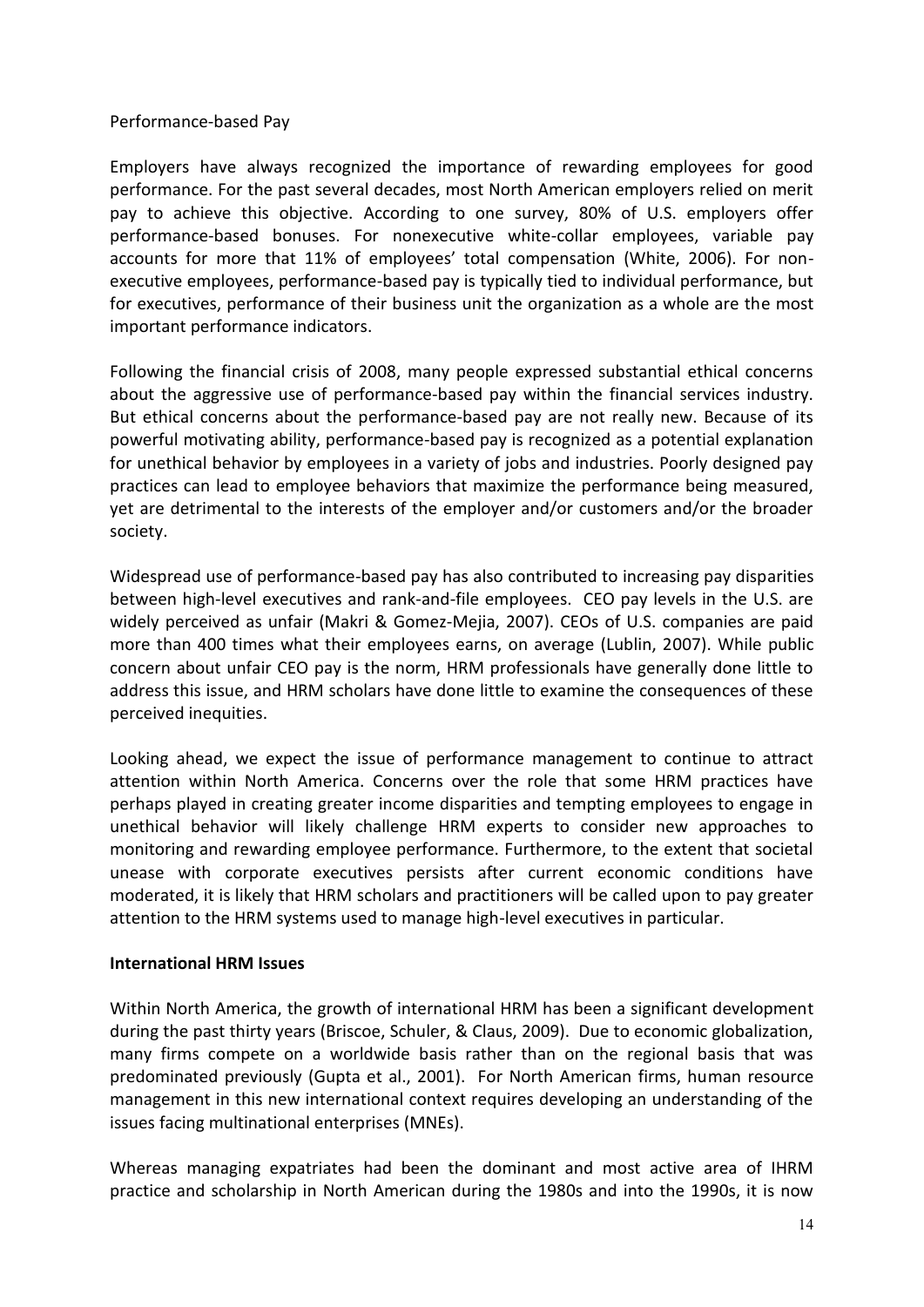just one of many topics attracting attention. As the pace of globalization quickened, and as the costs associated with the growing numbers of expatriates came under scrutiny, North American firms reduced their reliance on expatriates. Like other global firms, they turned to third-country and host-country nationals to staff both non-managerial and managerial positions. In the  $21<sup>st</sup>$  century, North American MNEs are fully engaged in managing a global workforce comprised of all employees, at all levels and in all locations of the firm's international operations (Tarique, Schuler, & Gong, 2006).

### Global Talent Management

**A**s North American firms first began expanding their international operations, they often assumed that the HRM practices of the parent country could and would be adopted worldwide. Consistent with this perspective, they staffed senior management positions in their foreign operations with expatriates from the U.S., creating a senior management cadre for international locations. By staffing foreign operations with expatriates, the North American parent sought to exercise control over their foreign operations (Tarique & Caligiuri, 2004).

Increasingly, however, the efforts of North American international HRM staff have been redirected toward managing local-nationals, global staffing, integration of worldwide HRM policies, management development, and other topics considered to be of strategic value (Tarique and Schuler, 2010). Recognizing that there is now an extensive body of knowledge that should be mastered by HRM professionals with international responsibilities, the Society for Human Resource Management's HRM Certification Institute recently introduced specialized testing and certification for the title of Global Human Resource Professional (GPHR).

## Managing Cross-Border Alliances

For most North American firms, the process of internationalizing involved expanding slowly from a domestic base into progressively distant areas. But for other North American firms, establishing cross-border alliances has been the preferred means for expanding internationally. Ideally, this approach enables a firm to learn how to operate in a new location prior to investing heavily to establish a presence in that location (Luo, 2002). Two common types of cross-border alliances are international mergers and acquisitions and international joint ventures. While international mergers and acquisitions have the tendency to reduce the number of companies in a market, international joint ventures typically increase the number of companies in a market. In both cases, costs can be reduced, profits enhanced, speed of market entry increased and risks managed.

Research suggests that many of the problems that arise in managing cross-border alliances are due to ineffective human resource management (Schuler, Jackson, & Luo, 2004). Research intended to improve our understanding of how to manage cross-border alliances is still in its infancy. Nevertheless, there is a growing volume of scholarship devoted to developing testable, theoretically-grounded frameworks that can serve as guides to new empirical research while also providing new insights to practicing HRM professionals (Inkpen & Beamish, 1997).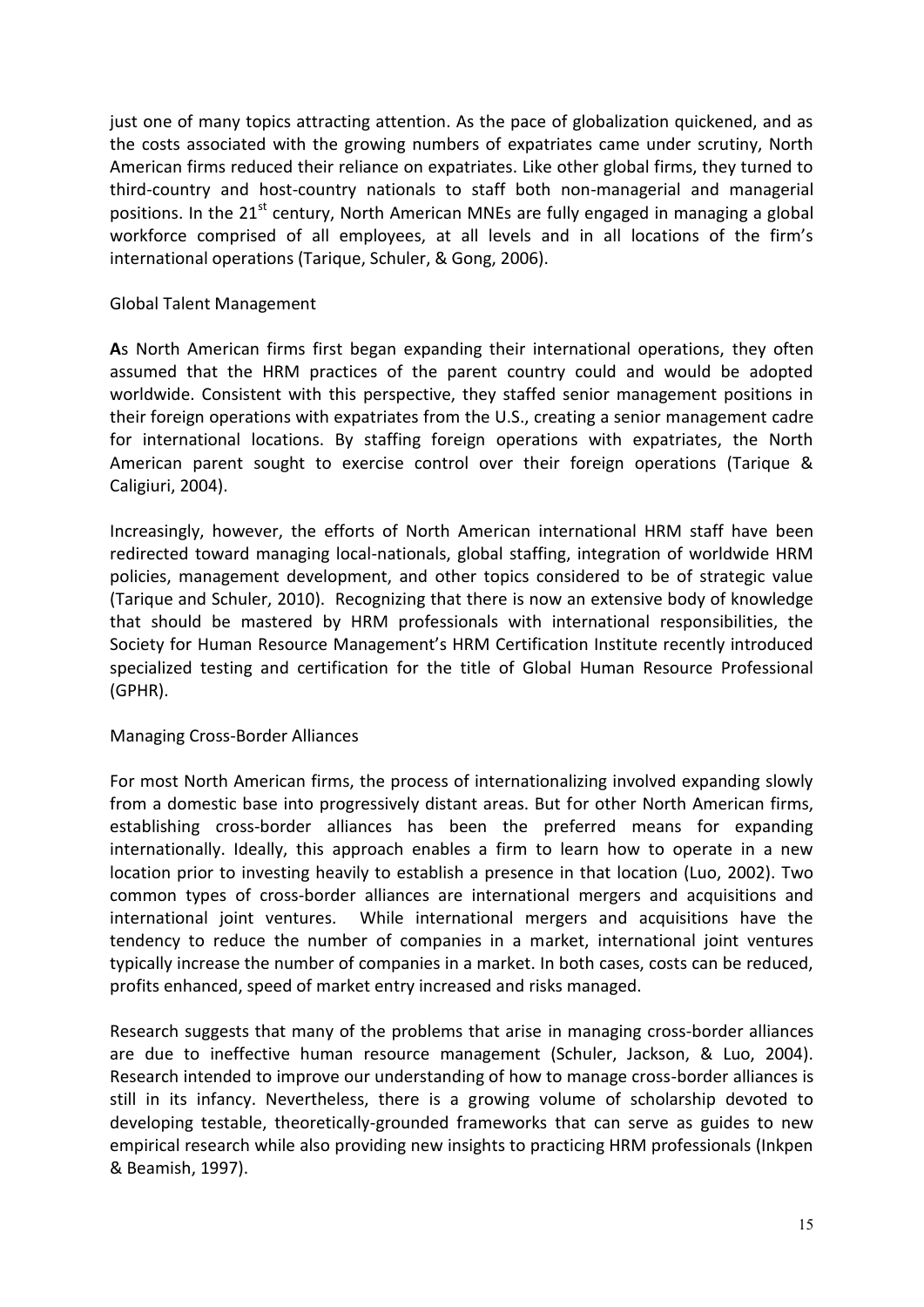### **Conclusion**

Human resource management in North America is evolving rapidly as firms focus on the new strategic challenges of the 21st century. Increasingly, HRM issues are recognized as integral elements in strategic planning and strategy implementation--for domestic firms as well as MNEs. With the objective of providing an overview of HRM in North America, we have briefly commented on a few major developments, including the importance of analyzing and interpreting the impact of context, responding to the concerns of multiple stakeholders for HRM, the use of empirical data and theoretical frameworks that contribute to advances in HRM practice and scholarship, several current issues that provide opportunities for HRM practitioners and scholars to collaborate in future research, and the challenges of international HRM.

As we write this chapter we see the dynamics of the global economy and global labor markets becoming increasing important forces that shape human resource management in North America. These dynamics appear so powerful that attempting to draw a distinction between domestic and international HRM may become an obsolete exercise. Almost all large North American firms have operations and/or strategic partners located in other countries. To the extent that large firms set the norms and standards for workforce management, small and medium-sized firms also are influenced by the increasing globalization of economic activity within North America. Thus, for HRM practitioners and scholars alike, the pressing challenge now is to develop contextualized and dynamic frameworks for understanding and effectively managing human resources in organizations that span the globe and compete in an increasingly integrated economic system.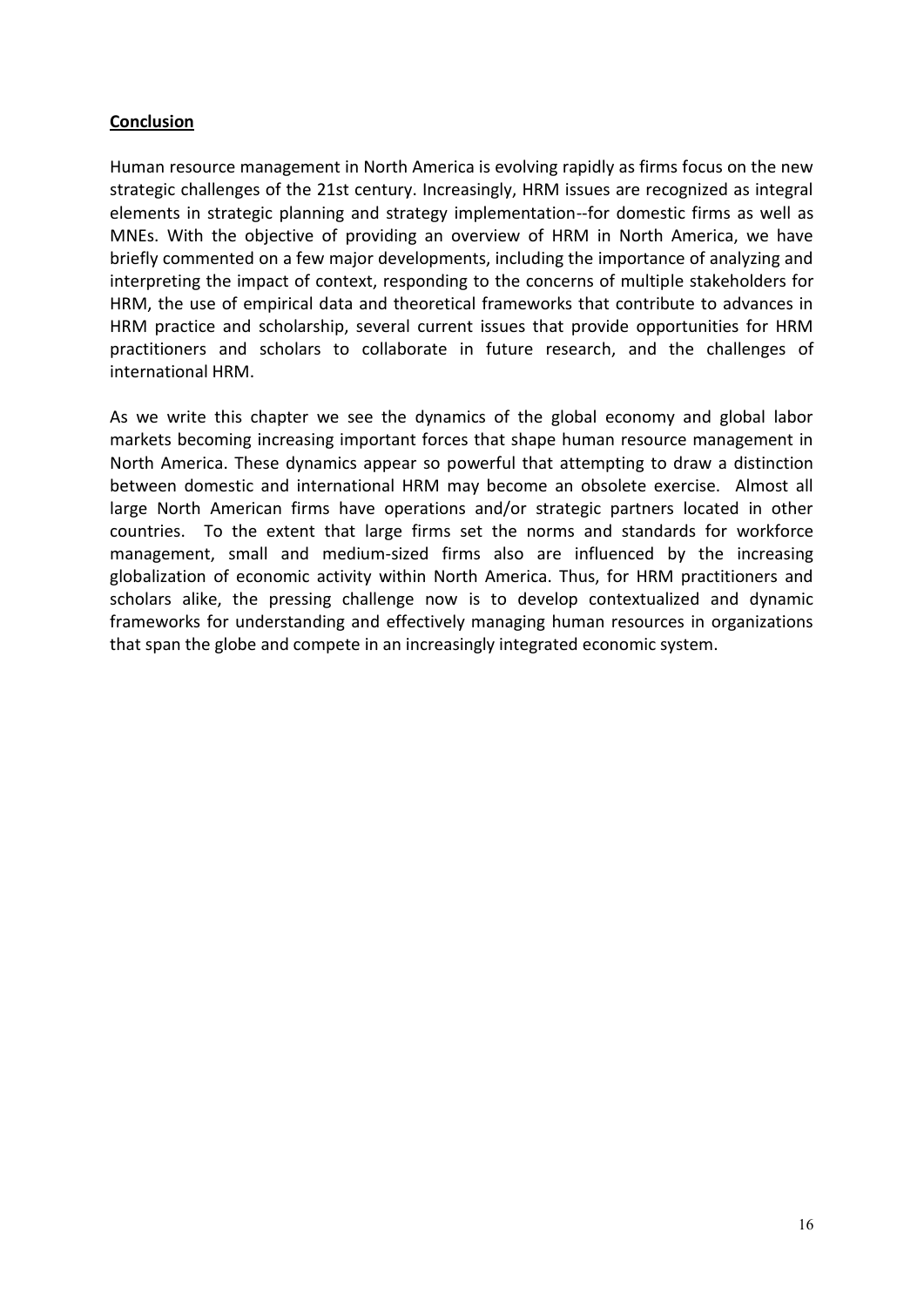<span id="page-16-0"></span>*Figure 1 Stakeholders and their Concerns* 



Adapted from S. E. Jackson, R. S. Schuler and S. Werner, *Managing Human Resources 10e*, (Cengage Publishers: Mason, Ohio, 2009) p.5. Used with permission.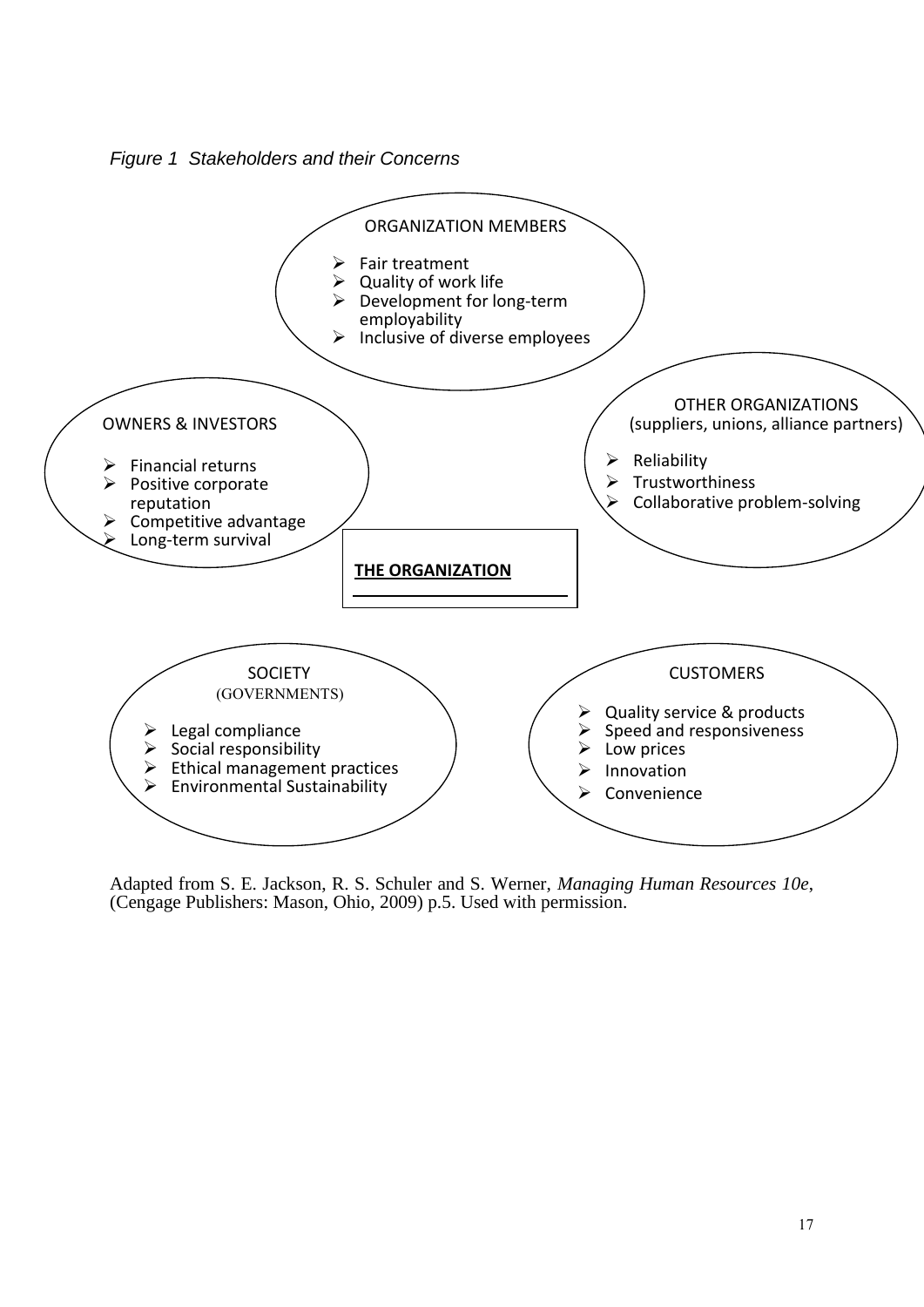| <b>Global Environment</b>                                                                                                                                                                                                                                                 |                                                                                                                                                                                                                                                                                                                                                                                                                                                                                                                                                                                                                                                                                                                                                                                                                                                                                 |                         |                                    |                                                                                                                                                                                                                                                                                                                                                                                                                                                                                                                                                                                     |                                                   |
|---------------------------------------------------------------------------------------------------------------------------------------------------------------------------------------------------------------------------------------------------------------------------|---------------------------------------------------------------------------------------------------------------------------------------------------------------------------------------------------------------------------------------------------------------------------------------------------------------------------------------------------------------------------------------------------------------------------------------------------------------------------------------------------------------------------------------------------------------------------------------------------------------------------------------------------------------------------------------------------------------------------------------------------------------------------------------------------------------------------------------------------------------------------------|-------------------------|------------------------------------|-------------------------------------------------------------------------------------------------------------------------------------------------------------------------------------------------------------------------------------------------------------------------------------------------------------------------------------------------------------------------------------------------------------------------------------------------------------------------------------------------------------------------------------------------------------------------------------|---------------------------------------------------|
| <b>Local Conditions</b>                                                                                                                                                                                                                                                   | <b>National Conditions</b>                                                                                                                                                                                                                                                                                                                                                                                                                                                                                                                                                                                                                                                                                                                                                                                                                                                      |                         |                                    | <b>Multinational Conditions</b>                                                                                                                                                                                                                                                                                                                                                                                                                                                                                                                                                     |                                                   |
| Economic &<br>Industry<br>Political<br>Dynamics<br><b>Trends</b>                                                                                                                                                                                                          | Evolving<br>Technology                                                                                                                                                                                                                                                                                                                                                                                                                                                                                                                                                                                                                                                                                                                                                                                                                                                          | Labor<br><b>Markets</b> | National &<br>Regional<br>Cultures | Laws &<br>Regulations                                                                                                                                                                                                                                                                                                                                                                                                                                                                                                                                                               | Unionization<br>& Collective<br><b>Bargaining</b> |
| Organizational<br><b>Environment</b><br><b>Organizational Culture</b><br>Leadership<br>Vision<br>Values<br><b>Strategy</b><br>Corporate<br>$\bullet$<br>Diversification<br>Competitive<br><b>Business Strategy</b><br><b>Organization Structure</b><br>Domestic<br>Global | <b>Human Resource</b><br><b>Management Activities</b><br>Formal Policies & Daily Practices<br><b>Ensuring Fairness and Legal</b><br>$\bullet$<br>Compliance<br><b>Creating Organizational</b><br>$\bullet$<br>Alignment<br>HR Planning for Strategic<br>$\bullet$<br>Change<br>Job Analysis and Competency<br>$\bullet$<br>Modeling<br><b>Recruitment &amp; Retention</b><br>$\bullet$<br>Selecting Employees to Fit the<br>$\bullet$<br>Job and Organization<br>Training & Developing<br>$\bullet$<br>Measuring Performance and<br>$\bullet$<br><b>Providing Feedback</b><br><b>Compensating Employees</b><br>$\bullet$<br><b>Using Rewards to Enhance</b><br>$\bullet$<br>Motivation<br><b>Providing Benefits and Services</b><br>$\bullet$<br><b>Promoting Workplace Safety</b><br>and Health<br>Understanding Unionization and<br>$\bullet$<br><b>Collective Bargaining</b> |                         |                                    | <b>Stakeholder</b><br>Satisfaction<br><b>Owners and Investors</b><br>Financial returns<br>$\bullet$<br>Positive corporate<br>$\bullet$<br>reputation<br>Competitive<br>advantage<br>Long-term survival<br>Customers<br>Quality<br>$\bullet$<br>Speed and<br>responsiveness<br>Low prices<br>Innovation<br>Convenience<br>Society/Governments<br>Legal compliance<br>$\bullet$<br>Social<br>responsibility<br><b>Ethical practices</b><br><b>Employees</b><br>Fair treatment<br>$\bullet$<br>Quality of work life<br>Long-term<br>$\bullet$<br>employability<br>Inclusive of diverse |                                                   |

<span id="page-17-0"></span>*Figure 2 Contextualized, Dynamic Framework for Strategic HRM* 

Adapted from S. E. Jackson, R. S. Schuler and S. Werner, *Managing Human Resources 10e*, (Cengage Publishers: Mason, Ohio, 2009) p.15. Used with permission.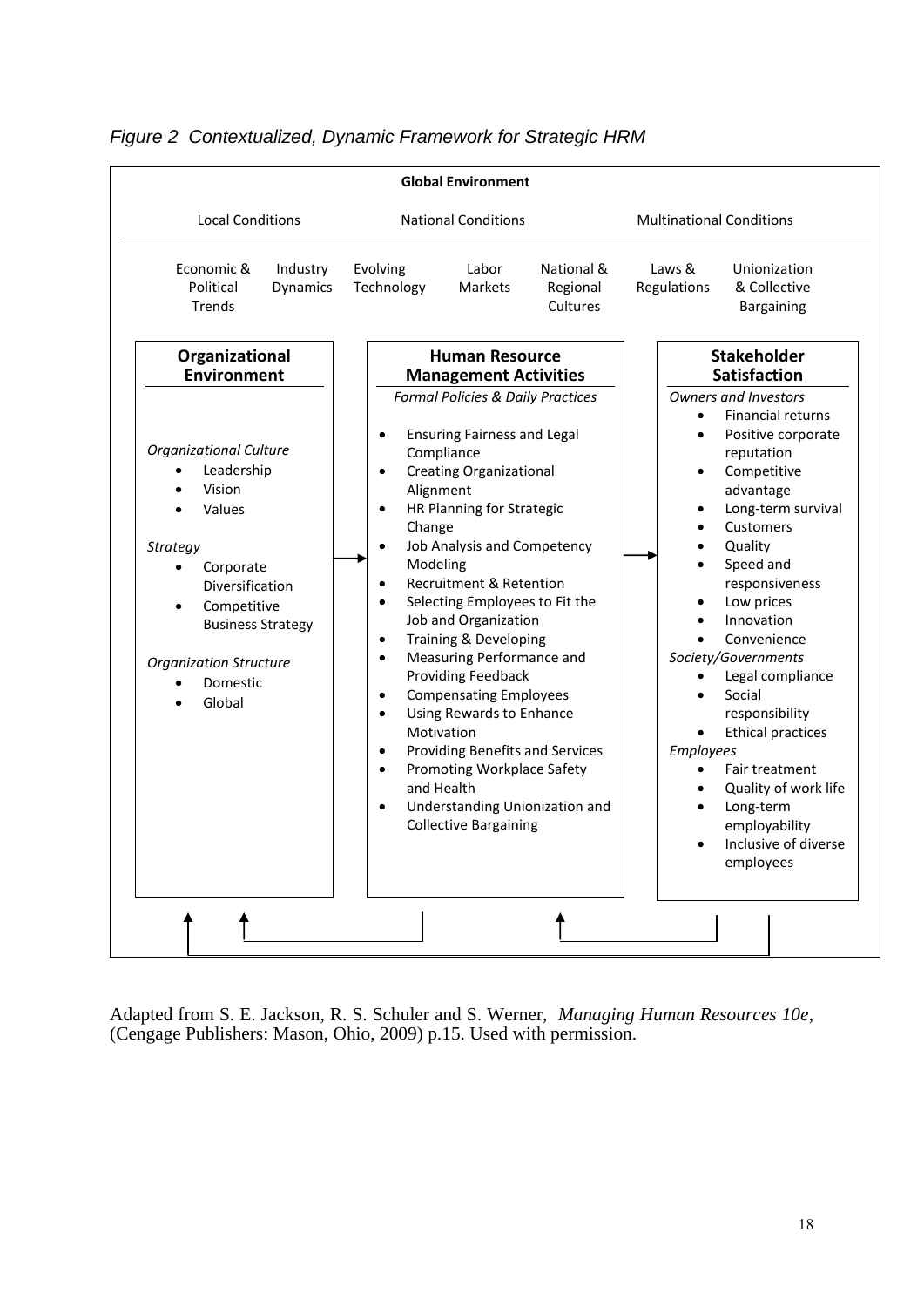#### **References**

- Alderfer, C. P. 1992. Changing race relations embedded in organizations: Report on a longterm project with the XYZ Corporation. In S. E. Jackson (Ed.), *Diversity in the Workplace: Human Resource Initiatives*: 138-166. New York: Guilford Press.
- Arthur, J. 1994. Effects of Human Resource Systems on Manufacturing Performance and Turnover. *Academy of Management Journal*, 4: 670-687.
- Avery, D. R., McKay, P. F., Wilson, D. C., & Tonidandel, S. 2007. Unequal attendance: The relationships between race, organizational diversity cues, and absenteeism. *Personnel Psychology*, 60: 875-902.
- Barney, J. B. 1990. Firm resources and sustained competitive advantage. *Journal of Management*, 17: 99-120.
- Barney, J. B., & Wright, P. 1998. On becoming a strategic partner. The role of human resources in gaining competitive advantage. *Human Resource Management*, 37: 31- 46.
- Batt, R. 2002. Managing customer services: Human resource practices, quit rates, and sales growth. *Academy of Management Journal*, 45: 587-597.
- Becker, B., & Gerhart, B. 1996. The impact of human resource management on organizational performance: Progress and prospects. *Academy of Management Journal*, 39: 779-801.
- Becker, B., & Huselid, M. 1998a. High performance work systems and firm performance: a synthesis of research and managerial implications. *Research in Personnel and Human Resource Management*, 16: 53-101.
- Becker, B. E., & Huselid, M. A. 1998b. High performance work systems and firm performance: A synthesis of research and managerial implications. In G. Ferris (Ed.), *Research in Personnel and Human Resources Management*. Greenwich: JAI Press.
- Becker, B., Huselid, M., & Ulrich, D. 2001. *The HR Scorecard: Linking People, Strategy, and Performance*. Boston: Harvard Business School Press.
- Becker, G. S. 1964. Human capital. New York: National Bureau of Economic Research.
- Bhawuk, D. P., & Brislin, R. W. 2000. Cross-cultural training: A review. *Applied Psychology: An International Review*, 49: 162-191.
- Boswell, W. R., & Boudreau, J. W. 2001. How leading companies create, measure and achieve strategic results through "line of sight" *Management Decision*, 39: 851-859.
- Boudreau, J. W. 2003. Strategic knowledge measurement and management. In S. E. Jackson, M. A. Hitt, & A. S. DeNisi (Eds.), *Managing knowledge for sustained competitive advantage*: 360-398. San Francisco: Jossey-Bass.
- Boudreau, J. W., & Ramstad, P. M. 1999. Human resource metrics: Can measures be strategic? . *Research in Personnel and Human Resources Management*, 4: 75-98.
- Bowen, E., & Ostroff, C. 2004. Understanding HRM-Firm Performance Linkages: The Role of the "Strength" of the HRM System. *Academy of Management Review*, 29: 203-221
- Briscoe, D. R., Schuler, R. S., & Claus, L. 2009. *International human resource management* (3 ed.). London: Routledge.
- Cascio, W. F. 2000. *Costing human resources*. Mason: South-Western College.
- Cappelli, P., & Crocker-Hefter. 1996. Distinctive human resources are firms" core competencies. *Organizational Dynamics*, 24(3): 6-22
- Colakoglu, S., Lepak, D. P., & Hong, Y. 2006. Measuring HRM effectiveness: Considering multiple stakeholders in a global context. *Human Resource Management Review*, 16: 209-218.
- Collins, C. J., & Clark, K. D. 2003. Strategic human resource practices, top management team social networks, and firm performance: The role of human resource practices in creating organizational competitive advantage. *Academy of Management Journal*, 46: 740-751.
- Delery, J. E. 1998. Issues of fit in strategic human resource management: Implications for research. *Human Resource Management Review*, 8: 289-309.
- Dickmann, M., & Muller-Camen, M. 2006. A typology of international human resource management strategies and processes. *International Human Resource Management Journal,* 17: 580-601.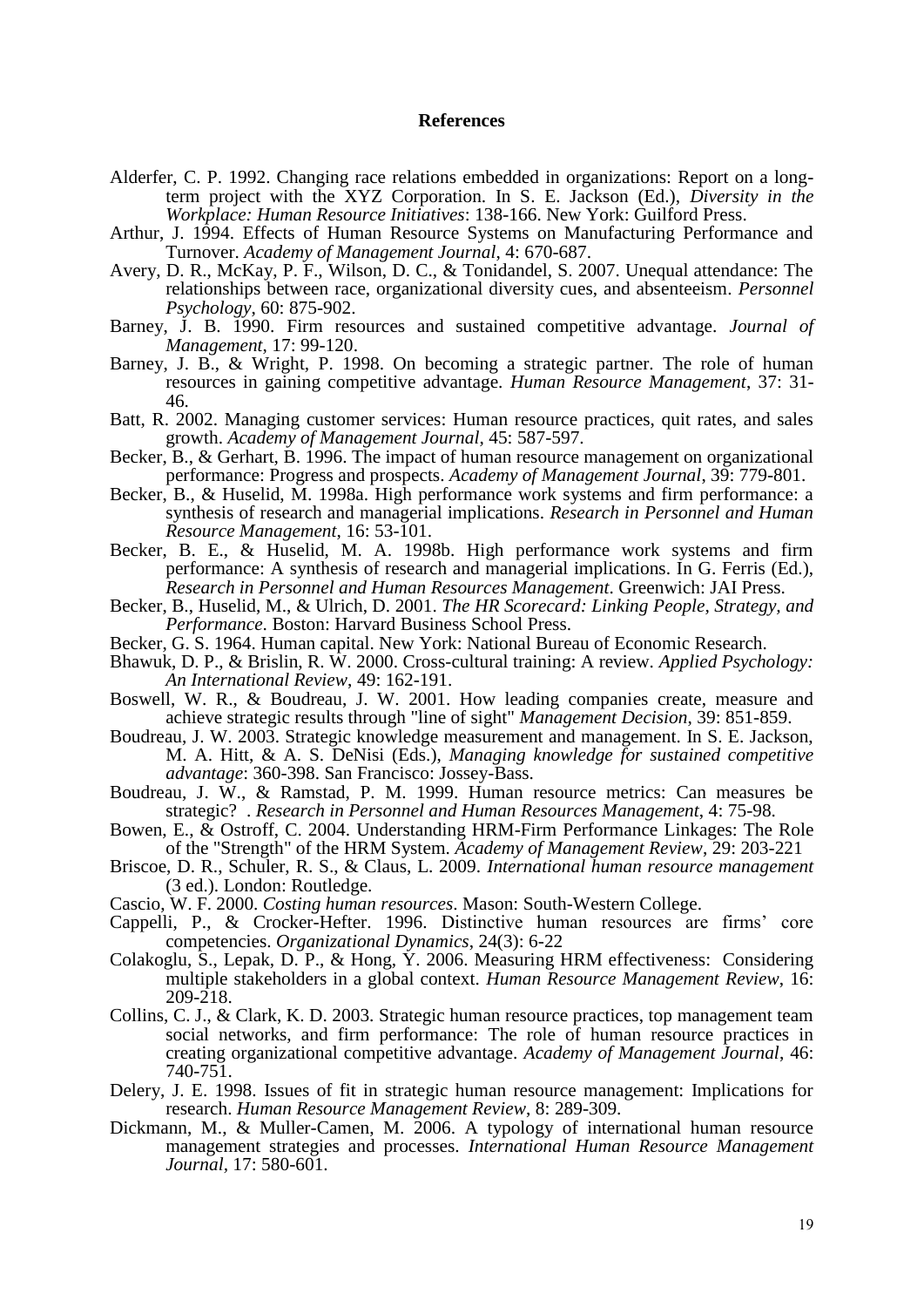- Eddy, E., Stone, D., & Stone-Romero, E. 1999. The Effects of Information Management Policies on Reactions to Human Resource Information Systems: An Integration of Privacy and Procedural Justice Perspectives. . *Personnel Psychology*, 52: 335-358.
- Eisenberger, R., Fasolo, P., & Davis-LaMastro, V. 1990. Perceived organizational support and employee diligence, commitment, and innovation. *Journal of Applied Psychology*, 75: 51-59.
- Elkins, T. J. 2007. New HR challenges in the dynamic environment of legal compliance. In S. Werner (Ed.), *Managing Human Resources in North America*. London: Routledge.
- Elvira, M., & Davila, A. 2005. Emergent Directions for Human Resource Management Research in Latin America. *International Journal of Human Resource Management*, 16: 2265-2282.
- Fenton-O"Creevy, M., Gooderham, P., & Nordhaug, O. 2008. Human resource management in the US subsidiaries in Europe and Australia: centralization or autonomy? . *Journal of International Business Studies*, 39: 151-167.
- Fitz-enz, J., 2000. *The ROI of Human Capital,* Amacom, New York.
- Flamholtz, E. G., & Lacey, J. M. 1981. *Personnel management, human capital theory and human resource accounting.* Los Angeles: Institute of Industrial Relations, University of California.
- Fredericksen, N. 1986. Toward a broader conception of human intelligence. *American Psychologist*, 41: 445-452.
- Gardey, G. S., Alcazar, F. M., & Fernandez, P. M. R. 2004. Strategic human resource management: Integrating the universalistic, contingent, configurational and contextual perspectives. *International Journal of Human Resource Management*, 16: 633-659.
- Gerhart, B., & Milkovich, G. T. 1990. Organizational differences in managerial compensation and financial performance. *Academy of Management Journal*, 33: 663-691.
- Gomez-Mejia, L., & Balkin, D. B. 1992. *Compensation, organizational strategy, and firm performance*. Cincinnati: South-Western.
- Gouldner, A. W. 1960. The norm of reciprocity *American Sociological Review*, 25: 161-178.
- Gupta, A., & Govindarajan, V. 2001. Converting global presence into global competitive advantage. *Academy of Management Executive*, 15: 45-58.
- Guzzo, R. A., Noonan, K. A., & Elron, E. 1994. Expatriate managers and the psychological contract. *Journal of Applied Psychology*, 79: 617-626.
- Guthrie JP. 2001. High-involvement work practices, turnover, and productivity: Evidence from New Zealand. *Academy of Management Journal*, 44 (1), 180–190.
- Hall, P., & Soskice, D. 2001. *Varieties of Capitalism: the Institutional Foundations of Comparative Advantage*. New York: Oxford University Press.
- Hambrick, D. C. 2003. On the staying power of defenders, analyzers and prospectors *Academy of Management Executive,* 17: 115-118.
- Higgs, A. C., Papper, E. M., & Carr, L. S. 2000. Integrating selection with other organizational processes and systems. In M. s. i. c. o. J. F. Kehoe (ed.) (Ed.): 73-122. San Francisco: Jossey-Bass.
- Huselid, M. A. 1995. The impact of human resource management practices on turnover, productivity, and corporate financial performance. *Academy of Management Journal*, 38: 635-672.
- Huselid, M.A., Jackson, S.E., and Schuler, R.S. 1997. Technical and Strategic HumanResource Management Effectiveness as Determinants of Firm Performance, *Academy of Management Journal 40*: 171-188.
- Hyland, M. A., & Jackson, S. E. 2006. A multiple stakeholder perspective: Implications for measuring work-family outcomes. In M. Pitt-Catsouphes, E. E. Kossek, & S. Sweet (Eds.), *The Work and Family Handbook: Multi-disciplinary Perspectives and Approaches*: 527-549. Mahwah: Lawrence Erlbaum.
- Ichniowski, C., Kochan, T., Levine, D., Olson, C., & Strauss, G. 1996. What works at work: overview and assessment. *Industrial Relations*, 35: 299-333.
- Ichniowski, C., Shaw, K., & Prennushi, G. 1997. The effects of human resource management practices on productivity: A study of steel finishing lines. *The American Economic Review,* 87: 291-314.
- Inkpen, A., & Beamish, P. 1997. Knowledge, Bargaining Power and the Instability of International Joint Ventures. *Academy of Management Review*, 22: 177-202.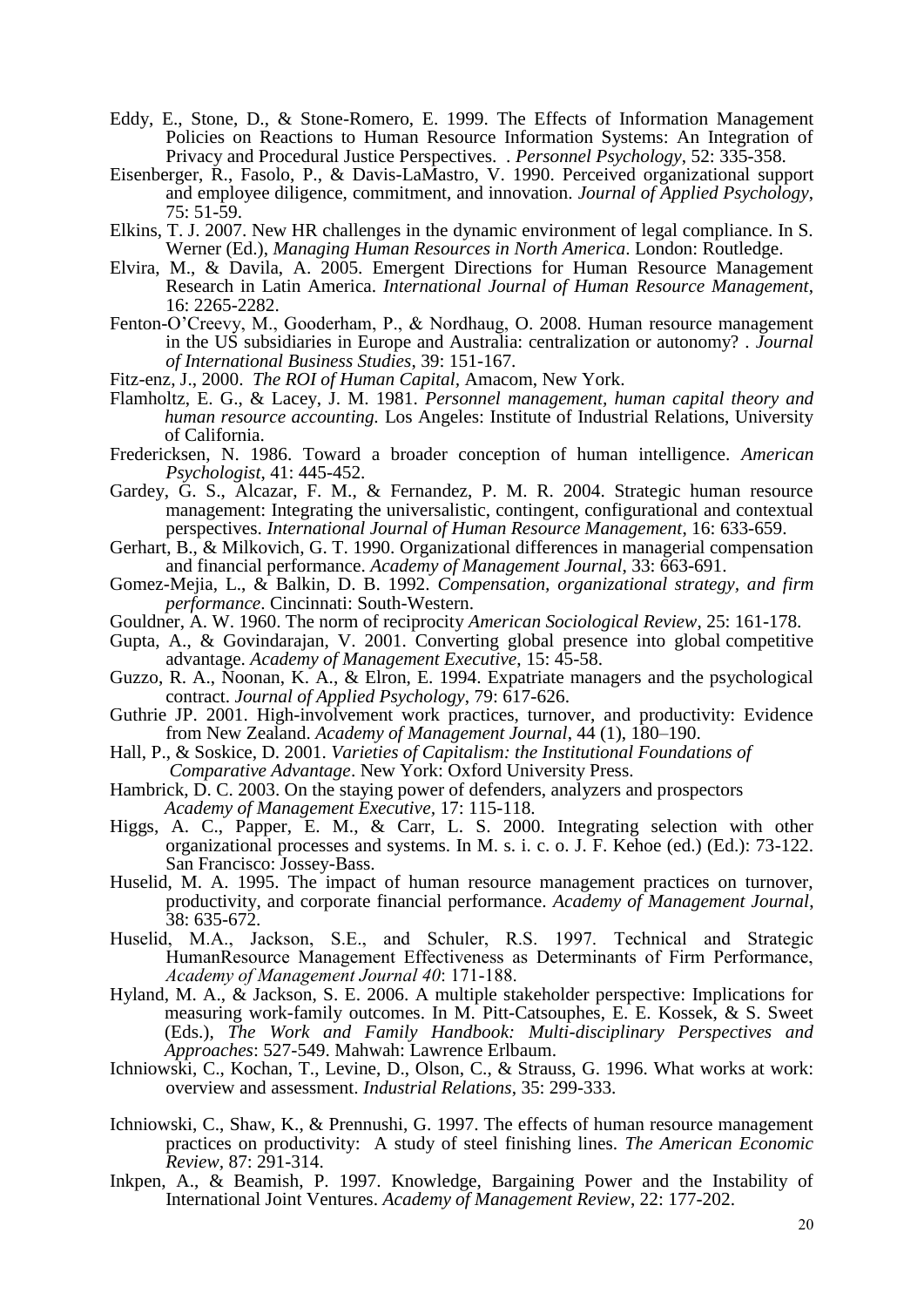- Jackson, S. E., Chuang, J., Harden, E., & Jiang, Y. 2006. Toward developing human resource management systems for knowledge-intensive teamwork. In J. Martocchio (Ed.), *Research in Personnel and Human Resource Management*, Vol. 25: 27-70. Oxford: Elsevier.
- Jackson, S. E., Hitt, M. A., & DeNisi, A. S. 2003. *Managing knowledge for sustained competitive advantage*. San Francisco: Jossey-Bass.
- Jackson, S. E., & Joshi, A. 2011. Work team diversity. In S. Zedeck (Ed.), *APA Handbook of Industrial and Organizational Psychology*, Vol. II. Washington: APA: 651-686..
- Jackson, S. E., Joshi, A., & Erhardt, N. L. 2003. Recent research on team and organizational diversity: SWOT Analysis and Implications. *Journal of Management*, 29: 801-830.
- Jackson, S. E., & Schuler, R. S. 1990. Human resource planning: Challenges for industrial / organizational psychologists. *American Psychologist*, 45: 223-239.
- Jackson, S. E., & Schuler, R. S. 1995. Understanding human resource management in the context of organizations and their environments *Annual Review of Psychology*, 46: 237-264.
- Jackson, S. E., & Schuler, R. S. 2002. Managing individual performance: An individual perspective. In S. Sonnentag (Ed.), *Psychological management of individual performance*: 371-390. New York: John Wiley and Sons.
- Jackson, S. E., Schuler, R. S., & Rivero, J. C. 1989. Organization characteristics as predictors of personnel practices. *Personnel Psychology*, 42: 727-786.
- Jackson, S. E., Schuler, R. S., & Werner, S. 2009. *Managing human resources* (10 ed.). Mason: Cengage.
- Jackson, S. E., Chuang, C., Harden, E. E., & Jiang, Y. 2006. Toward developing human resource management systems for knowledge-intensive teamwork. In: J. Martocchio (Ed.), *Research in personnel and human resource management*, 25:27-70
- Kaplan, R.S. and Norton, D.P. 1996. Translating Strategy into Action, *The Balanced Scorecard*, Boston, Massachusetts: Harvard Business School Press.
- Kalev, A., Dobbin, F., & Kelly, E. 2006. Best practices or best guesses? Assessing the efficacy of corporate affirmative action and diversity policies. *American Sociological Review*, 71: 589-617.
- Kanter, R. M. 1983. Frontiers for strategic human resource management. *Human Resource Management*, 22: 85-92.
- Kanter, R. M. 1994. Change in the global economy: An interview with Rosabeth Moss Kanter. *European Management Journal*, 12: 19.
- Kulick, C. T., & Roberson, L. 2008. Diversity initiative effectiveness: What organizations can (and cannot) expect from diversity recruitment, diversity training, and formal mentoring programs. In A. P. Brief (Ed.), *Diversity at work*: 265-317. Cambridge: Cambridge University Press.
- Lado, A. A., & Wilson, M. C. 1994. Human resource systems and sustained competitive advantage: A competency-based perspective. *Academy of Management Review,* 19: 699-727
- Lane, F. S. 2004. The Naked Employee. New York: AMACOM.
- Lawler, E. E. 1992. *The ultimate advantage: Creating the high involvement organization*. San Francisco: Jossey-Bass.
- Lawler, E. E., Mohrman, S. A., & Ledford, G. E. 1992. *Employee involvement in America: An assessment of practices and results*. San Francisco: Jossey-Bass.
- Lengnick-Hall, C. A. 1988. Strategic human resource management: A review of the literature and proposed typology. *Academy of Management Review*, 13: 454-470.
- Lepak, D., & Snell, S. 1999. The human resource architecture: Toward a theory of human capital allocation and development. *Academy of Management Review*, 24: 31-48.
- Lepak, D. P. 2009. The John Lovett Memorial Lecture. Advances in HR Systems and their impact on performance: To be presented at the University of Limerick, Ireland.
- Lepak, D. P., & Snell, S. A. 2003. Managing the human resource architecture for knowledgebased competition. In S. E. Jackson, M. A. Hitt, & A. S. DeNisi (Eds.), *Managing knowledge for sustained competitive advantage*: 127-154. San Francisco: Jossey-Bass.
- Lublin, J. S. 2007. The Pace of Pay Gains, a Survey Overview, , *The Wall Street Journal* R1.
- Lundy, O., & Cowling, A. 1996. *Strategic Human Resource Management*. New York: Basic Books.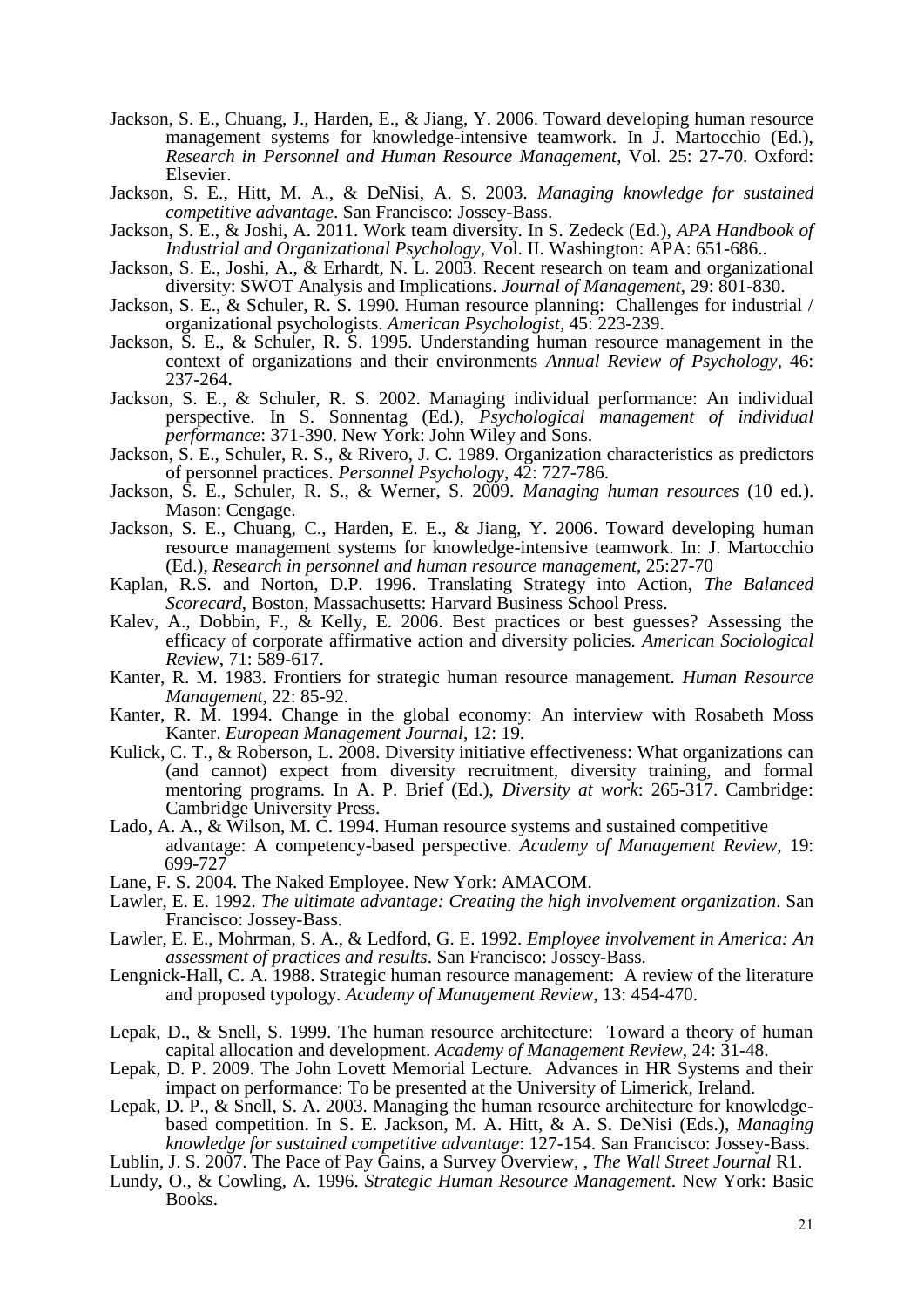- Luo, Y. 2002. Capability exploitation and building in a foreign market: Implications for multinational enterprise. *Organizational Science*, 13: 48-63.
- MacDuffie, J. 1995. Human resource bundles and manufacturing performance: flexible production systems in the world auto industry. *Industrial & Labor Relations Review*  48: 197-221.
- Macey, W. H., & Schneider, B. 2008. The meaning of employee engagement. *Industrial and Organizational Psychology*, 1: 3-30.
- Makri, M., & Gomez-Mejia, L. R. 2007. *Executive Compensation: Something Old, Something New, Managing Human Resources in North America: Current Issues and Perspectives*. London: Routledge.
- McMahan, G. C., Virick, M., & Wright, P. M. 1999. Alternative theoretical perspectives for strategic human resource management revisited: Progress, problems and prospects. *Research in Personnel and Human Resources Management*, 4: 99-122.
- McKay, P. F., Avery, D. R., Tonidandel, S., Morris, M. A., Hernandez, M., & Hebl, M. R. 2007. Racial differences in employee retention: Are diversity climate perceptions the key? *Personnel Psychology,* 60*,* 35-62.
- Miles, R. E., & Snow, C. C. 1984. Designing strategic human resource systems. *Organization Dynamics*, 16: 36-52.
- Mor Barak, M. E., Cherin, D. A., & Berkman, S. 1998. Organizational and personal dimensions of diversity climate: Ethnic and gender differences in employee perceptions. *Journal of Applied Behavioral Sciences*, 31: 82-104.
- Nishii, L. H., Lepak, D. P., & Schneider, B. 2008. Employee attributions of the "why" of HR practices: Their effects on employee attitudes and behaviors, and customer satisfaction. *Personnel Psychology*, 61: 503-545.
- Parry, E., Dickmann, M., & Morley, M. 2008. North American MNCs and their HR policies in liberal and coordinated market economies. *International Journal of Human Resource Management*, 19: 2024-2040.
- Pfeffer, J. 1994. *Competitive advantage through people: Unleashing the power of the workforce*. Boston: Harvard Business School Press.
- Pfeffer, J. 1998. *The human equation.* Boston: Harvard Business School Press.
- Porter, M. E. 1980. *Competitive strategy: Techniques for analyzing industries and competitors*. New York: Free Press.
- Porter, M.E. 1985. Competitive Advantage, Free Press, New York
- Roberts, B. 2007. Avoiding the Perils of Electronic Data. *HR Magazine*, 27: 72-77.
- Rogers, E. W., & Wright, P. M. 1998. Measuring organizational performance in strategic human resource management research: Problems, prospects, and performance information markets. *Human Resource Management Review*, 8: 311-331.
- Rousseau, D. M. 1995. *Psychological Contracts in Organizations: Understanding written and unwritten agreements*. Thousand OaksSage.
- Rucci, A. J., Kirn, S. P., & Quinn, R. T. 1998. The employee-customer-profit chain at Sears. *Harvard Business Review*, Januray-Feburary: 83-97.
- Russell, J. S., Terborg, R. S., & Powers, M. L. 1985. Organizational performance and organizational level training and support. *Personnel Psychology*, *38*, 849–863
- Rynes, S. L., & A., R. B. 1995. A Field Survey of Factors Affecting the Adoption and Perceived Success of Diversity Training. *Personnel Psychology*, 48: 247-270.
- Saton, D., & Network, W. 2000. *Workplace Privacy: Real Answers and Practical Solutions*. Toronto: Thompson.
- Sackett, P.R., Laczo, R. M., and Lippe, Z. P. 2003. Differential prediction and the use of multiple predictors: The omitted variables problem. *Journal of Applied Psychology,* 88: 1046-1056.
- Schippmann, J. S. 1999. *Strategic job modeling: Working at the core of integrated human resources*. Mahwah Lawrence Erlbaum.
- Schmidt, F. L., Hunter, J. E., MacKenzie, R., & Muldrow, T. 1979. The impact of valid selection procedures on workforce productivity. *Journal of Applied Psychology*, 64: 627-670.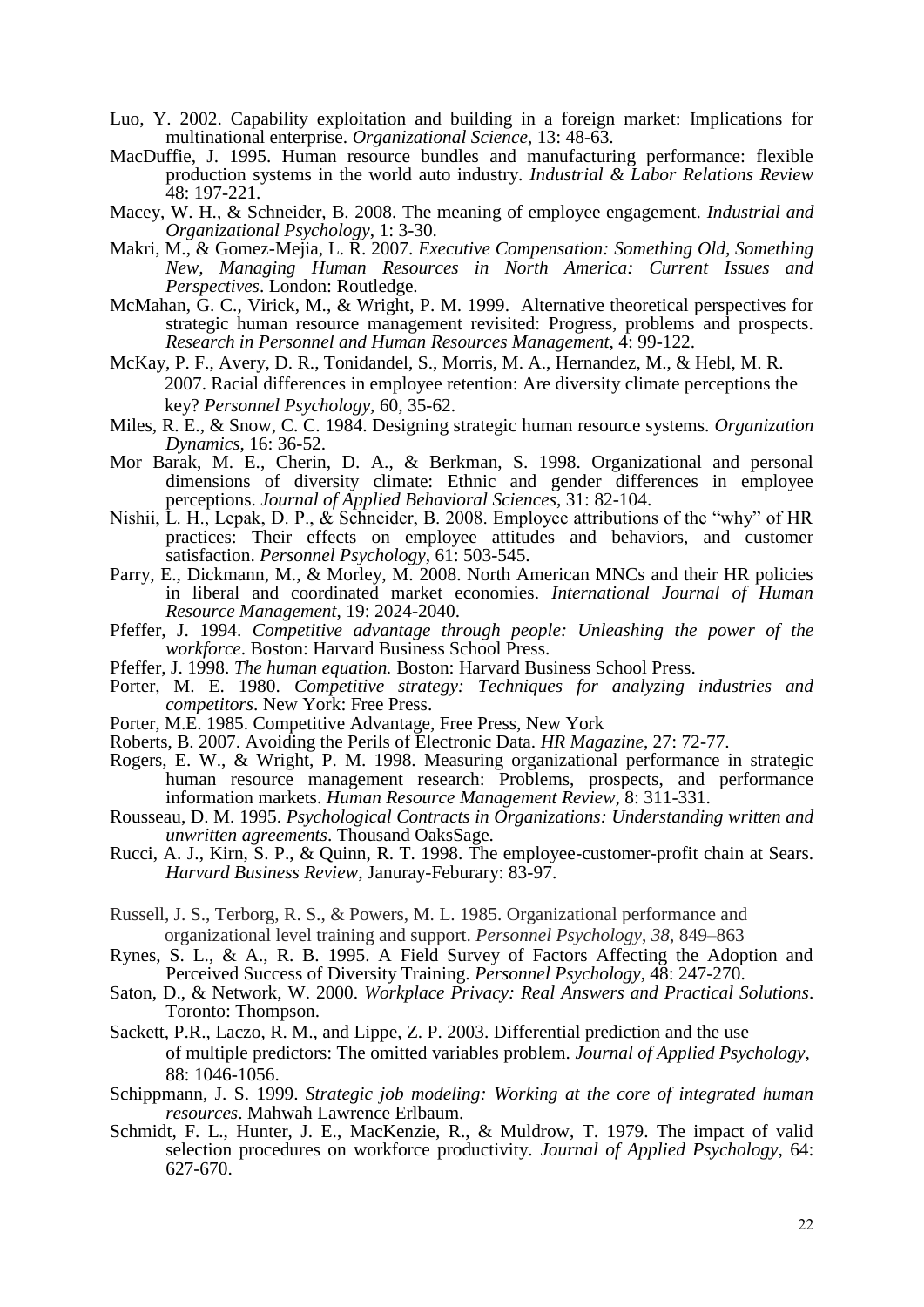- Schuler, R. S., & Jackson, S. E. 1987. Linking competitive strategy with human resource management practices. *Academy of Management Executive*, 3: 207-219.
- Schuler, R. S., & Jackson, S. E. 2007. *Strategic human resource management: A reader* (2 ed.). London: Blackwell.
- Schuler, R. S., Jackson, S. E., & Luo, Y. 2004. *Managing human resources in cross-border alliances*. London: Routledge.
- Schuler, R. S., Jackson, S. E., & Storey, J. 2001. HRM and its link with strategic management. In J. Storey (Ed.), *Human Resource Management: A Critical Text*: 114- 130. London: Thomson Learning.
- Schuler, R. S., & MacMillan, I. C. 1984. Gaining competitive advantage through human resource management practices. *Human Resource Management*, 23: 241-255.
- Schuler, R.S., & Jackson, S. 1989. Determinants of Human Resource Priorities and Implications for Industrial Relations. *Journal of Management*, 15: 89-99
- Schuler, R.S. & Jackson, S.E. 1999. *Strategic Human Resource Management: A Reader,*  London: Blackwell Publishing
- Smith, A. 2007. Federal Rules Define Duty to Preserve Work E-Mails. *HR Magazine*, 27: 36.
- Smither, J. W., London, M., & Reilly, R. R. 2005. Does Performance Improve Following Multisource Feedback?: A Theoretical Model, Meta-Analysis, and Review of Empirical Findings. *Personnel Psychology*, 58: 33-66.
- Snell, S. A., Youndt, M. A., & Wright, P. M. 1996. Establishing a framework for research in strategic human resource management: Merging resource theory and organizational learning. *Research in Personnel and Human Resource Management*, 14: 61-90.
- Subramaniam, M., & Youndt, M. A. 2005. The influence of intellectual capital on the types of innovative capabilities. *Academy of Management Journal*, 48: 450-463.
- Tarique, I., & Schuler, R. (2010). Global talent management: Literature review, integrative framework, and suggestions for further research, *Journal of World Business*, 45: 122- 133
- Tarique, I., & Caligiuri, P. 2004. Training and development of international staff. In A. W. Harzing, & J. Van Ruysseveldt (Eds.), *International human resource management*. Thousand Oaks: Sage Publications.
- Tarique, I., Schuler, R., & Gong, Y. 2006. A model of multinational enterprise subsidiary staffing composition. *International Journal of Human Resource Management*, 17: 207-224.
- Terpstra, D. E., & Rozell, E. J. 1993. The relationship of staffing practices to organizational level measures of performance. *Personnel Psychology*, 46: 27-48.
- Tsui, A. S. 1990. A multiple-constituency model of effectiveness: An empirical examination at the human resource subunit level. *Administrative Science Quarterly*, 35: 458-483.
- Ulrich, D. 1998. *Delivering results: A new mandate for human resource professionals*. Boston: Harvard Business School Press
- Van Knippenberger, D., & Schippers, M. C. 2007. Work group diversity. *Annual Review of Psychology*, 58: 515-541.
- Viswesvaran, C., S., O. D., & Schmidt, F. L. 1996. Comparative Analysis of the Reliability of Job Performance Ratings. *Journal of Applied Psychology*, 81: 557-574.
- Walker, A. J., & Smither, J. 1999. A Five-Year Study of Upward Feedback: What Managers Do with Their Results Matters. *Personnel Psychology* 52: 393-423.
- Wayne, S. J., Shore, L. M., & Liden, R. C. 1997. Perceived organizational support and leadermember exchange: A social exchange perspective. *Academy of Management Journal*, 40: 82-111.
- Wernerfelt, B. 1984. A resource-based view of the firm. *Strategic Management Journal*, 5: 171-180.
- White, E. 2006. Employer"s Increasingly Favor Bonuses to Raises, *The Wall Street Journal*, Vol. (August 28): B3.
- White, S., & Schneider, B. 2003. *Service quality*. Mahwah: Lawrence Erlbaum.
- Wright, P. M., Dunford, B. B., & Snell, S. A. 2001. Human resources and the resource-based view of the firm. *Journal of Management*, 27: 701-721.
- Wright, P. M., & Gardner, T. M. 2002. Theoretical and empirical challenges in studying the HR practice-firm performance relationship. In D. Holman, T. Wall, C. Cleff, P.